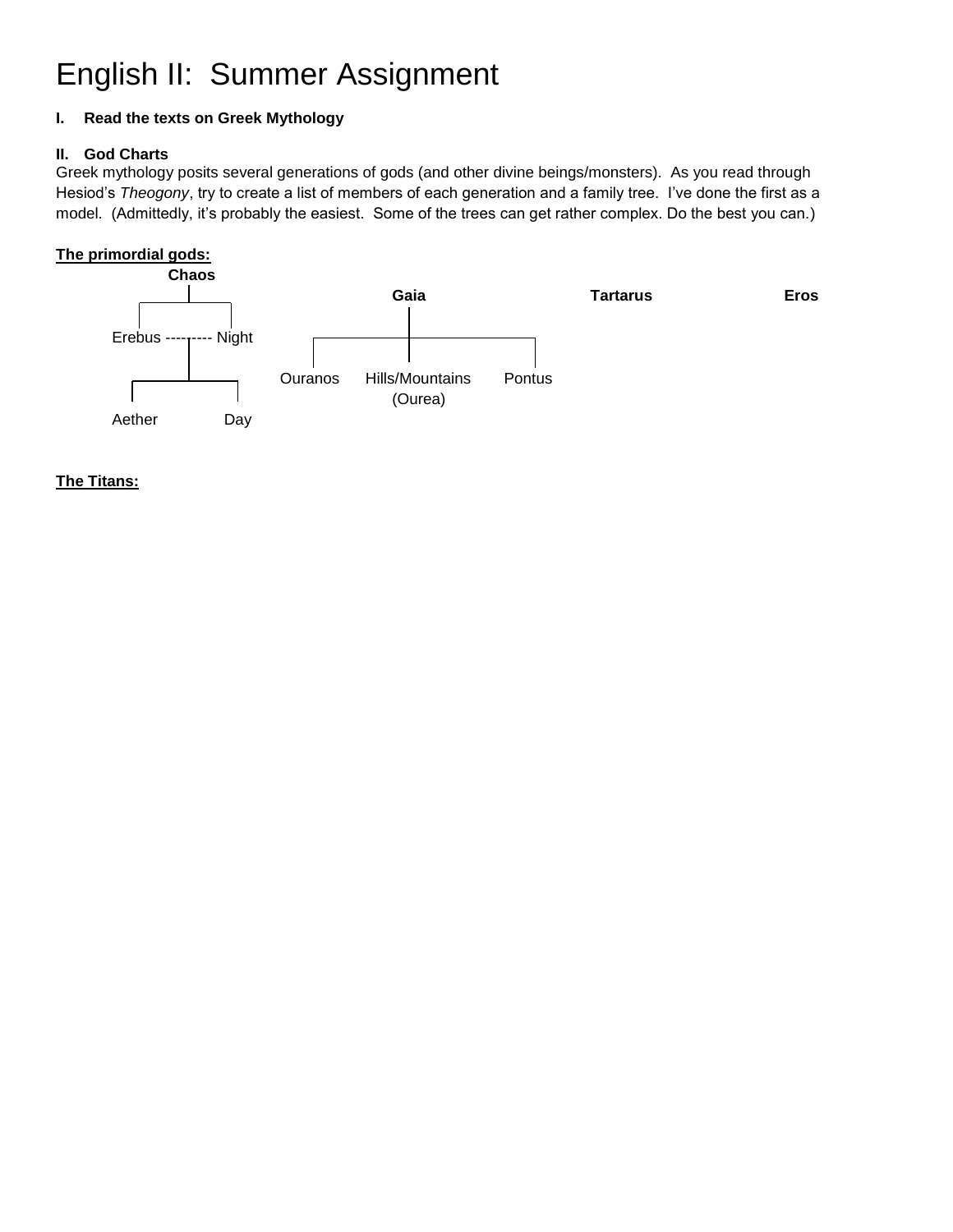**The Olympians:**

**The Children of Zeus:** (you can make separate charts for each of Zeus' "unions" that lead to children)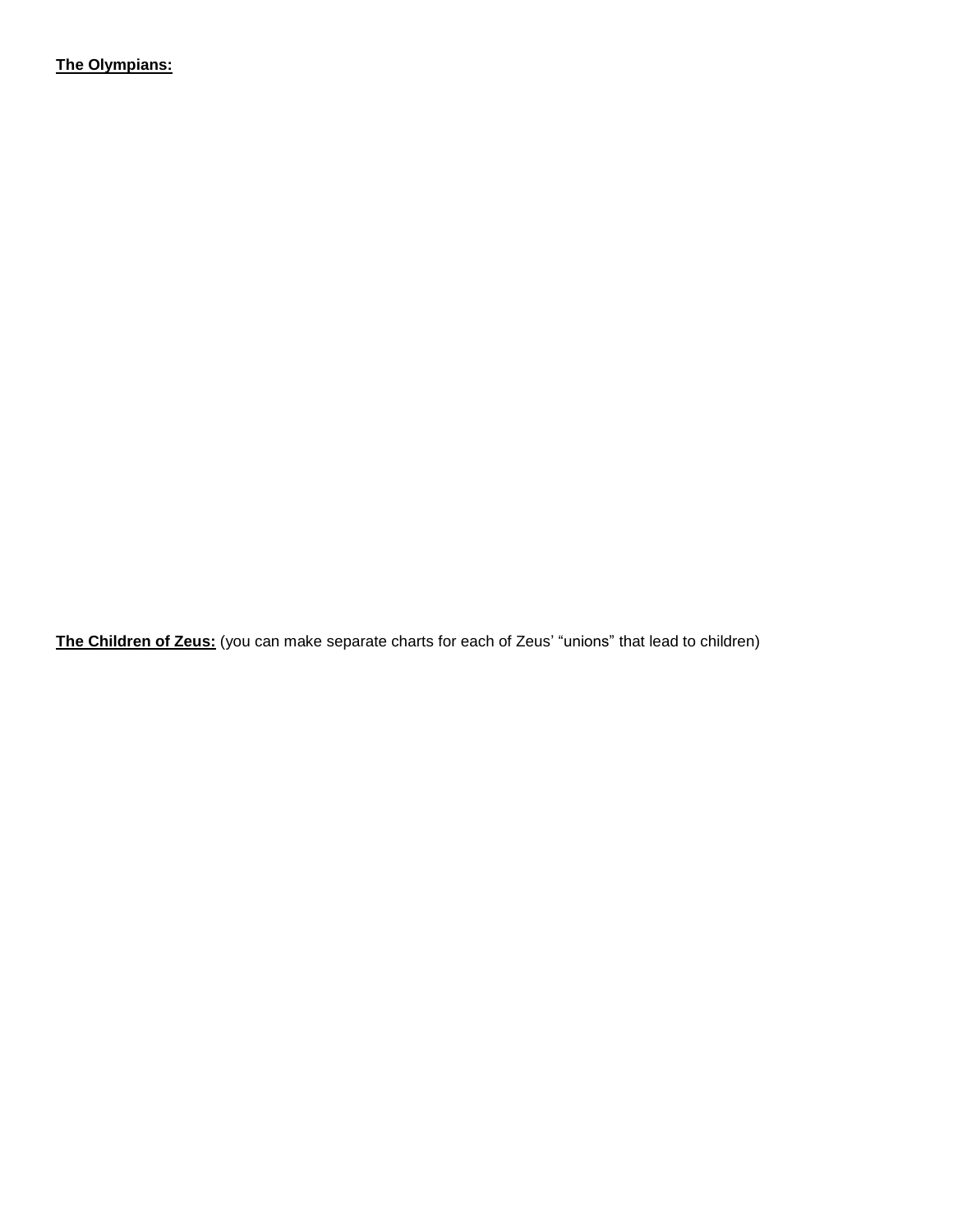#### **III. Characteristics and Important Stories of 2 Gods or Goddesses**

Choose two gods or goddesses from the following list and record important characteristics and stories concerning them. Please read through all of the texts to find information and give citations for where you found the information in the text. The List: Zeus, Hera, Hades, Poseidon, Demeter, Athena, Apollo, Artemis, Ares, Hephaestus, Aphrodite

| <b>First God or Goddess</b>    |                                    |
|--------------------------------|------------------------------------|
|                                |                                    |
|                                |                                    |
|                                |                                    |
|                                |                                    |
| <b>Characteristic or Story</b> |                                    |
|                                | Citation (name of text,<br>page #) |
|                                |                                    |
|                                |                                    |
|                                |                                    |
|                                |                                    |
|                                |                                    |
|                                |                                    |
|                                |                                    |
|                                |                                    |
|                                |                                    |
|                                |                                    |
|                                |                                    |
|                                |                                    |
|                                |                                    |
|                                |                                    |
|                                |                                    |
|                                |                                    |
|                                |                                    |
|                                |                                    |
|                                |                                    |
|                                |                                    |
|                                |                                    |
|                                |                                    |
|                                |                                    |
|                                |                                    |
|                                |                                    |
|                                |                                    |
|                                |                                    |
|                                |                                    |
|                                |                                    |
|                                |                                    |
|                                |                                    |
|                                |                                    |
|                                |                                    |
|                                |                                    |
|                                |                                    |
|                                |                                    |
|                                |                                    |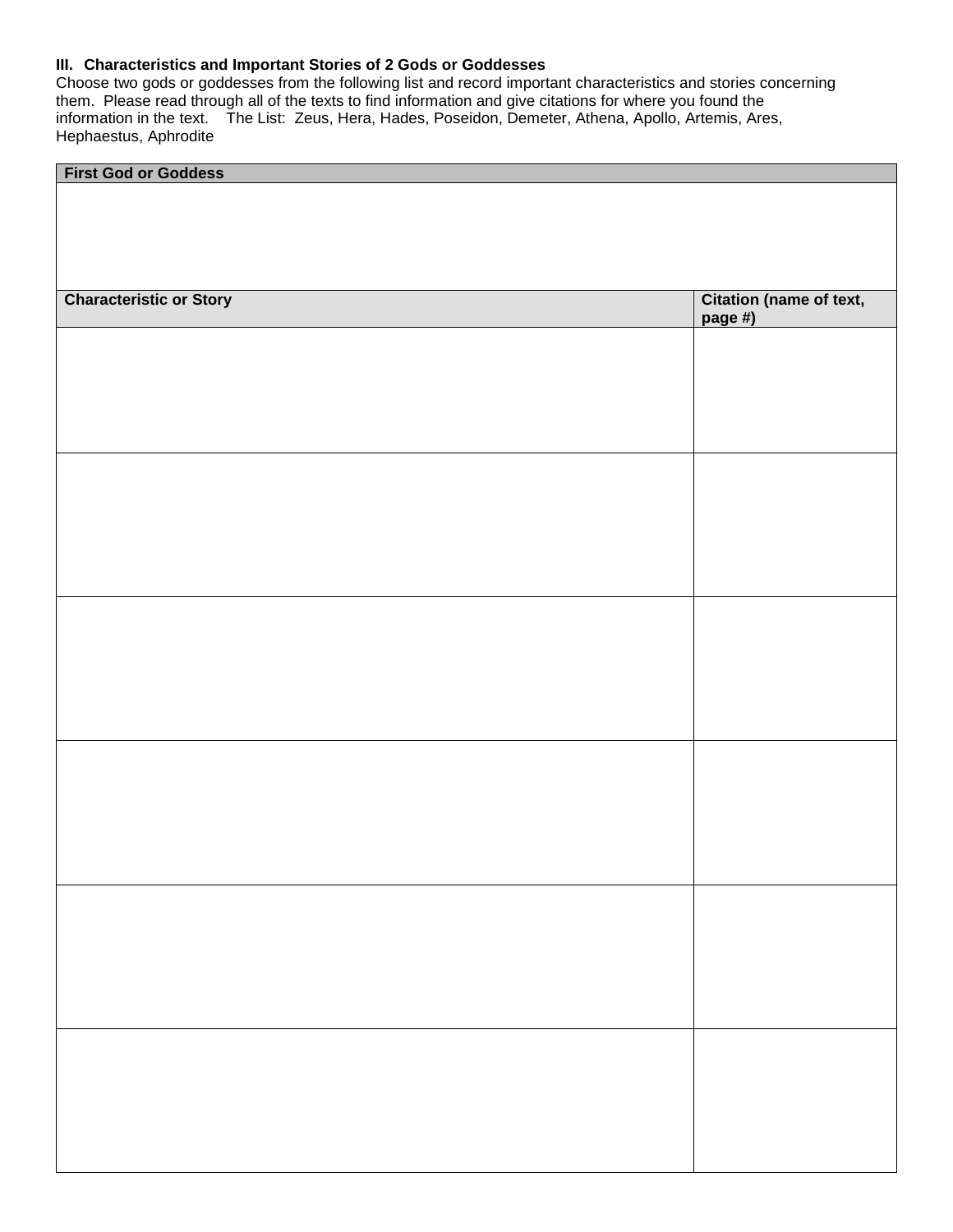**Second God or Goddess**

| <b>Characteristic or Story</b> | Citation (name of text,<br>page #) |
|--------------------------------|------------------------------------|
|                                |                                    |
|                                |                                    |
|                                |                                    |
|                                |                                    |
|                                |                                    |
|                                |                                    |
|                                |                                    |
|                                |                                    |
|                                |                                    |
|                                |                                    |
|                                |                                    |
|                                |                                    |
|                                |                                    |
|                                |                                    |
|                                |                                    |
|                                |                                    |
|                                |                                    |
|                                |                                    |
|                                |                                    |
|                                |                                    |
|                                |                                    |
|                                |                                    |
|                                |                                    |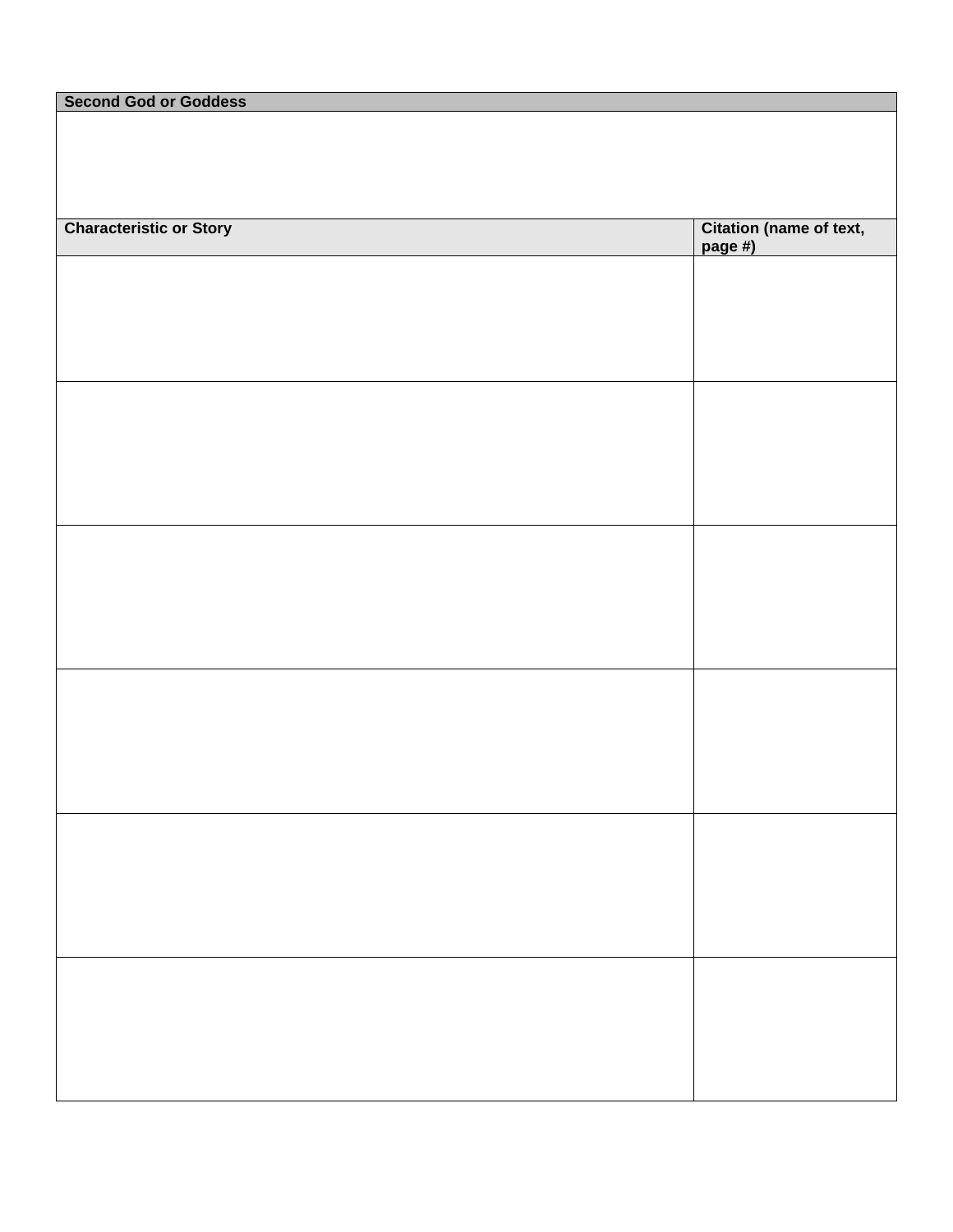- **IV.** Summarize the following stories. Don't try to record everything in each story. You need to focus on the key elements of each story and record those in sequence.
	- 1. Pluto/Hades and Persephone

2. Prometheus and Epimetheus equipping the creatures (according to Plato)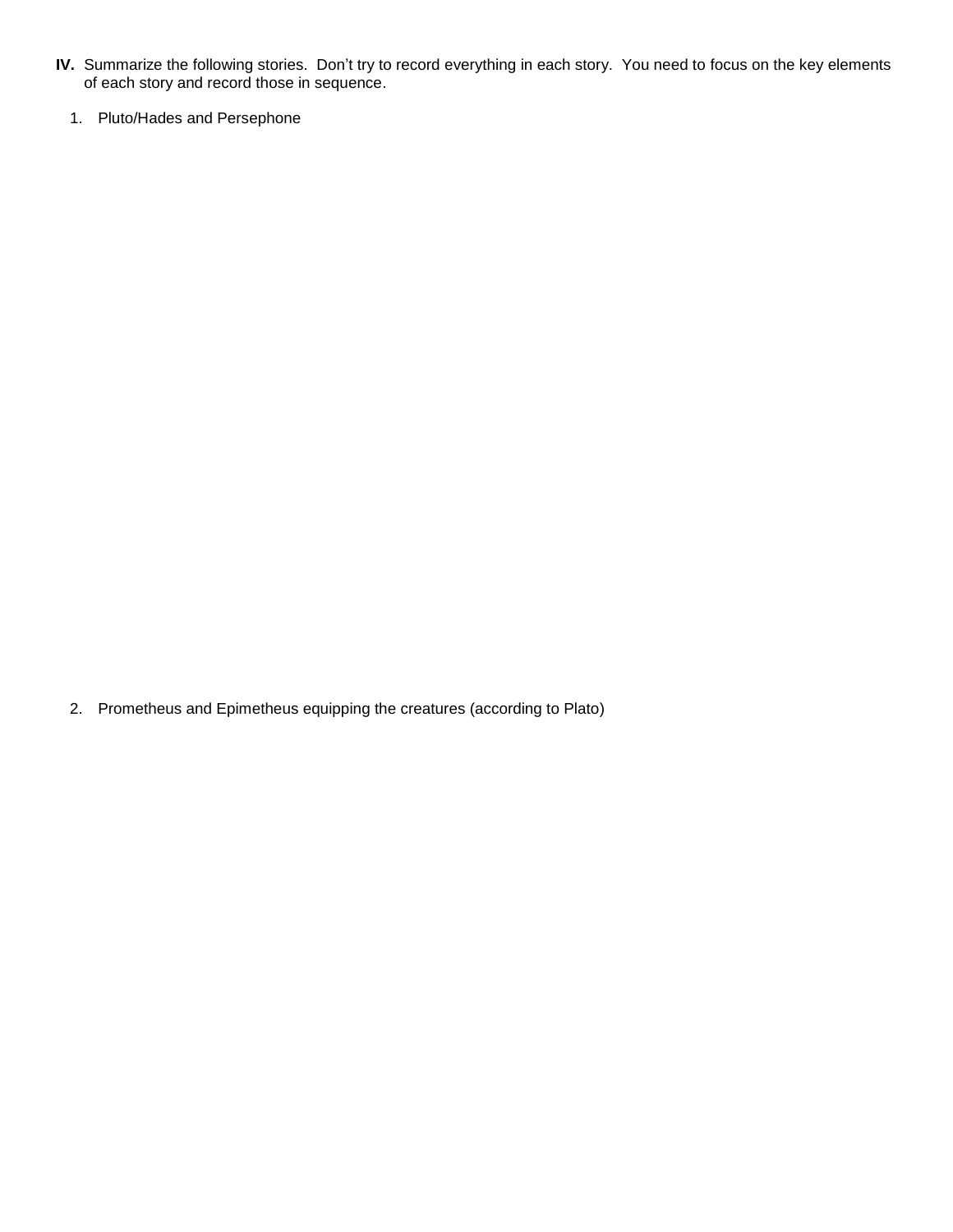#### 3. Pandora and the Jar

4. The story of the Minotaur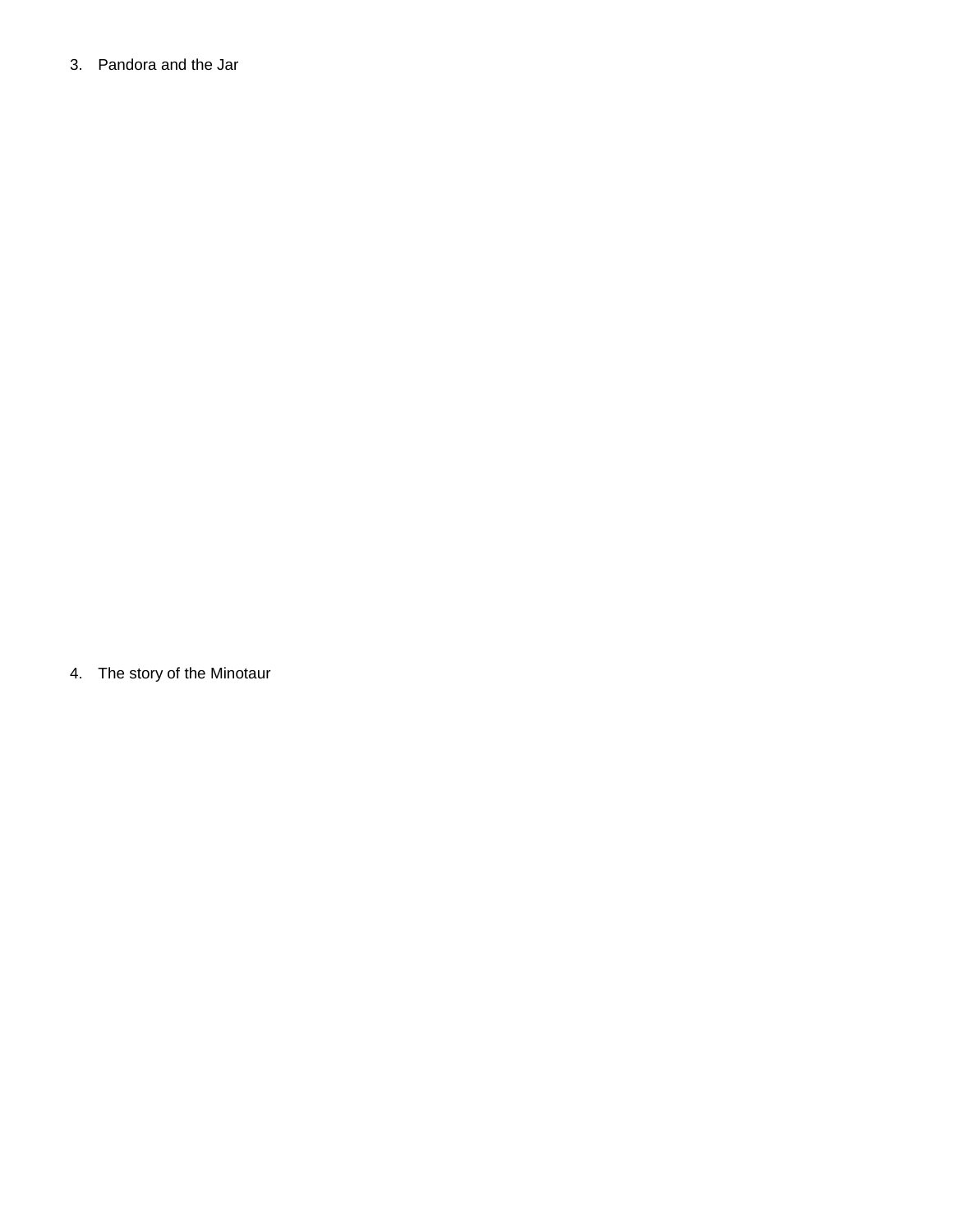#### 5. The story of Theseus

6. The story of Perseus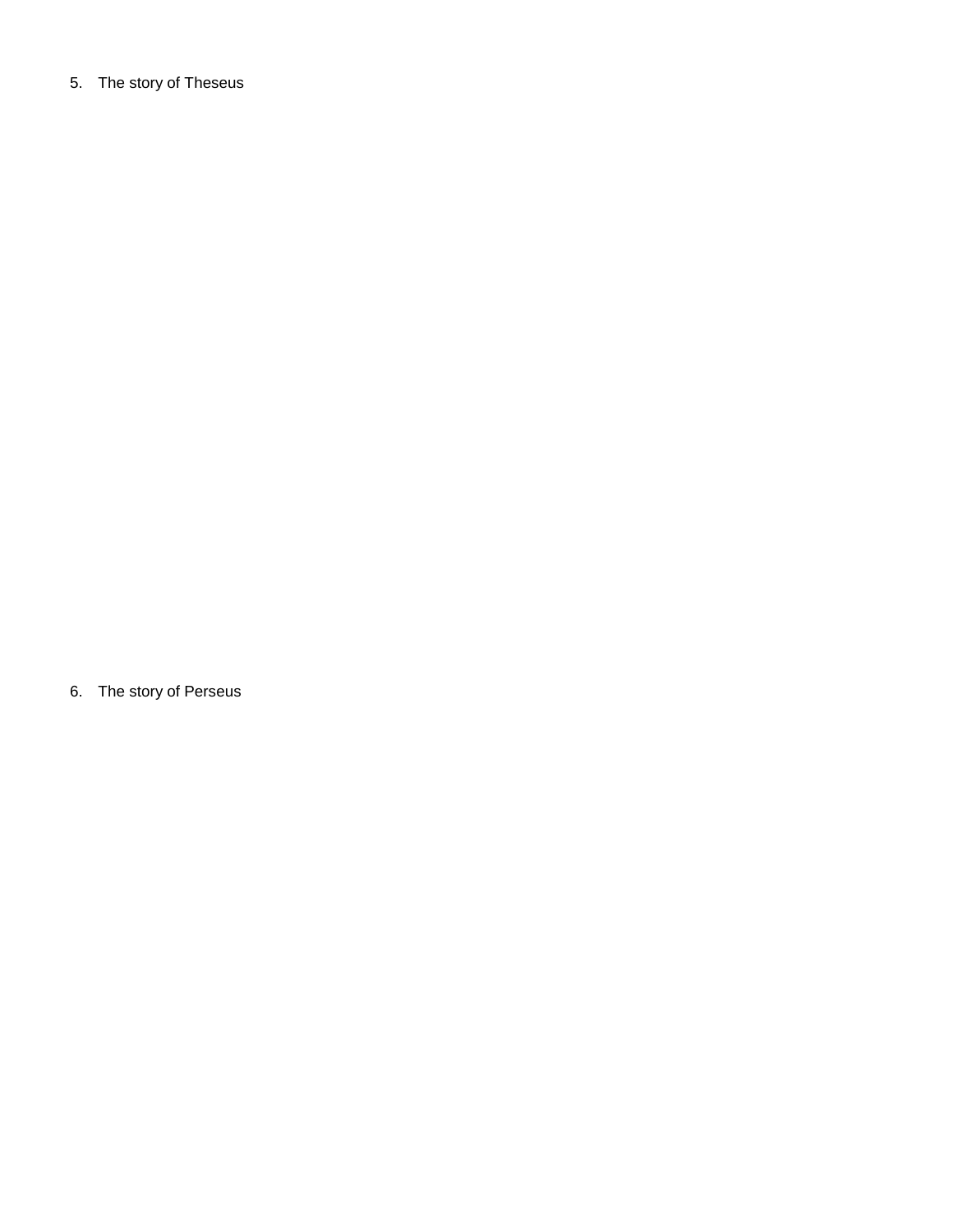7. The story of Jason

8. The story of Medea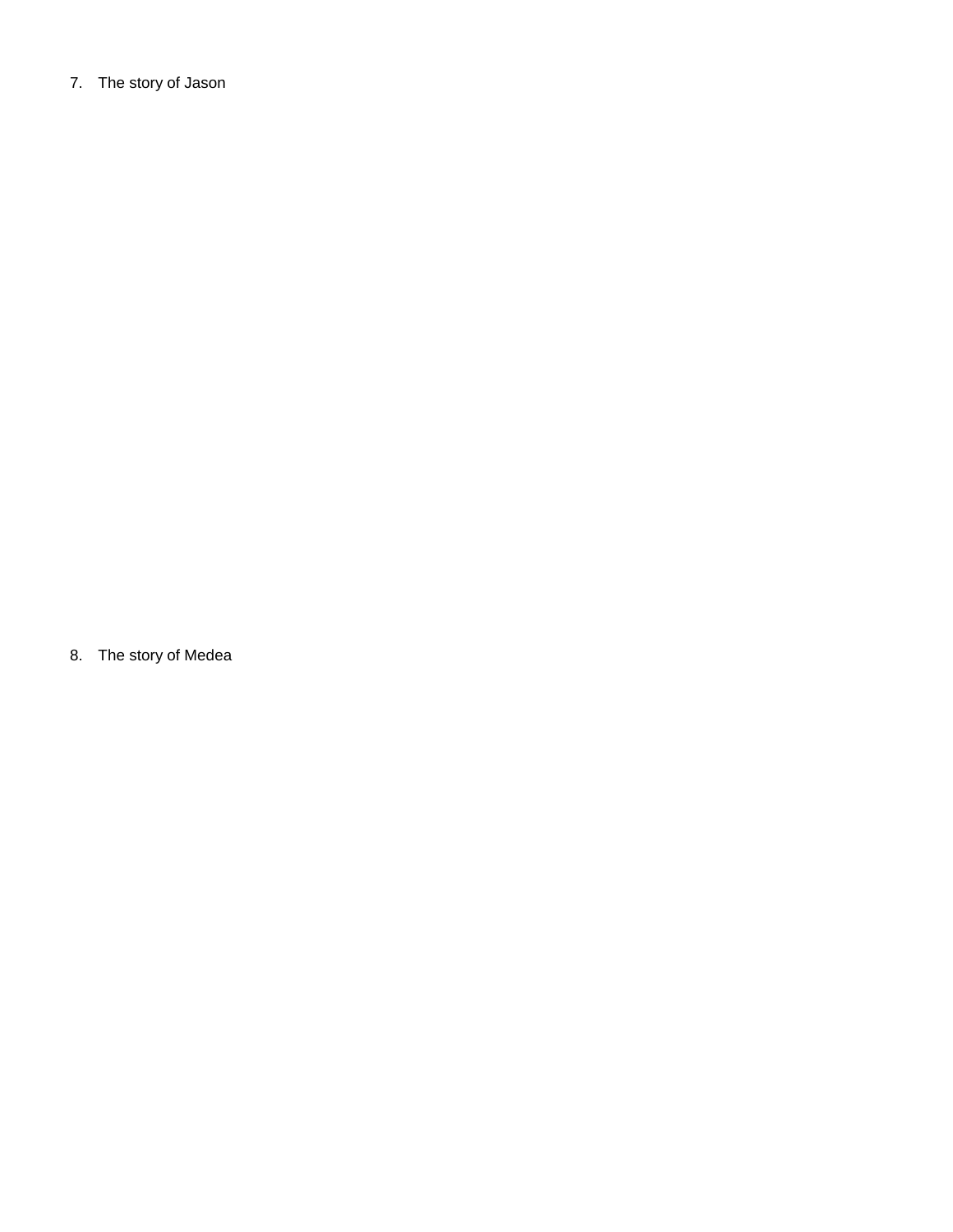# Greek Mythology

# Birth of the Gods, Prometheus, Pandora, Minos and Theseus, Perseus, Jason and the Argonauts

*These stories come from several different ancient sources, some older than others. The oldest versions of the stories come from the poet Hesiod, a younger contemporary of Homer (so sometime in the 8th century BC) and Plato (who wrote in the 4th century BC). Other sources are later, though they are drawing their stories from older sources that have been lost over the millennia. Hyginus and Ovid straddle the change from BC to AD and Apollodorus' work dates from sometime in the early part of the 2nd century AD. Keep in mind that these stories originated in a culture where writing was still new, so the stories were told and retold by poets (*rhetors*) from different places and times, who often told the stories differently. The Greeks didn't demand absolute consistency, so long as the story fit within the basic story lines and was well-told. Be aware also that these texts are translations from Ancient Greek of works written 1800 years or more ago (Hesiod wrote around 750 BC, so almost 2800 years ago). They are thus the product of a society very different from our own, whose views about the world, human beings, ethics, and divinity are distinctly different from what we are accustomed to. The texts are also not necessarily easy to read and make sense of. I suggest reading the texts fairly slowly and doing the best you can to make sense of the stories they have to tell.*

## The Beginnings of Gods and the World: selections from *Theogony*

Hesiod  $(8<sup>th</sup>$  century BC.) (The title means "Birth of the Gods.")

**Invocation of the Muses** *(common poetic practice to ask help from the Muses, who inspire art)* (ll. 1-25) From the Heliconian [Mount Helicon is the home of the Muses] Muses let us begin to sing, who hold the great and holy mount of Helicon, and dance on soft feet about the deep-blue spring and the altar of the almighty son of Cronos, and, when they have washed their tender bodies in Permessus or in the Horse's Spring or Olmeius, make their fair, lovely dances upon highest Helicon and move with vigorous feet….

(ll. 104-115) Hail, children of Zeus! Grant lovely song and celebrate the holy race of the deathless gods who are forever, those that were born of Earth and starry Heaven and gloomy Night and them that briny Sea did rear. Tell how at the first gods and earth came to be, and rivers, and the boundless sea with its raging swell, and the gleaming stars, and the wide heaven above, and the gods who were born of them, givers of good things, and how they divided their wealth, and how they shared their honours amongst them, and also how at the first they took many-folded Olympus. These things declare to me from the beginning, ye Muses who dwell in the house of Olympus, and tell me which of them first came to be.

**The First Gods: Chaos, Gaia, Tartarus, Eros, and the Birth of Ouranos/Heaven and the Primeval Gods** (ll. 116-138) Verily at the first Chaos [*Greek word meaning "gap" or "empty space"*] came to be, but next wide-bosomed Earth [*Gaia*], the ever-sure foundations of all the deathless ones who hold the peaks of snowy Olympus, and dim Tartarus in the depth of the wide-pathed Earth, and *Eros* [love], fairest among the deathless gods, who unnerves the limbs and overcomes the mind and wise counsels of all gods and all men within them. From Chaos came forth Erebus and black Night; but of Night were born Aether and Day, whom she conceived and bore from union in love with Erebus. And Earth first bore starry Heaven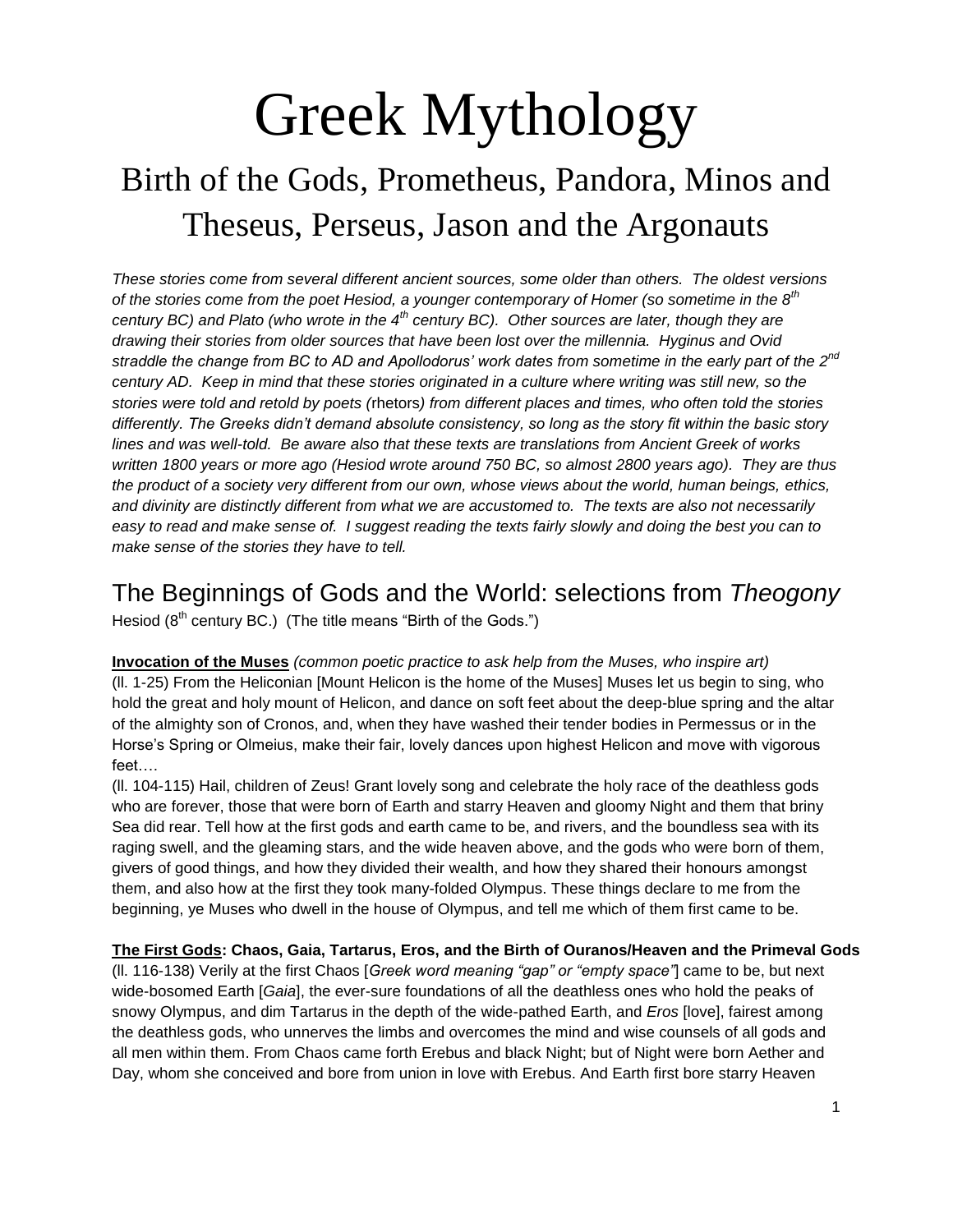[*Ouranos or Uranus*], equal to herself, to cover her on every side, and to be an ever-sure abiding-place for the blessed gods. And she brought forth long Hills, graceful haunts of the goddess-Nymphs who dwell amongst the glens of the hills. She bore also the fruitless deep with his raging swell, Pontus, without sweet union of love.

#### **Birth of the Titans and of the "Monsters" (the Cyclopes and the Hundred-Handed)**

But afterwards she lay with Heaven and bore deep-swirling Oceanus, Coeus and Crius and Hyperion and Iapetus, Theia and Rhea, Themis and Mnemosyne and gold-crowned Phoebe and lovely Tethys. After them was born Cronos the wily, youngest and most terrible of her children, and he hated his lusty sire.

(ll. 139-146) And again, she bore the Cyclopes, overbearing in spirit, Brontes, and Steropes and stubborn-hearted Arges, who gave Zeus the thunder and made the thunderbolt: in all else they were like the gods, but one eye only was set in the midst of their fore-heads. And they were surnamed Cyclopes (Orb-eyed) because one orbed eye was set in their foreheads. Strength and might and craft were in their works.

(ll. 147-163) And again, three other sons were born of Earth and Heaven, great and doughty beyond telling, Cottus and Briareos and Gyes, presumptuous children. From their shoulders sprang an hundred arms, not to be approached, and each had fifty heads upon his shoulders on their strong limbs, and irresistible was the stubborn strength that was in their great forms. For of all the children that were born of Earth and Heaven, these were the most terrible, and they were hated by their own father from the first.

#### **Ouranos and Cronos – Creation of the Furies, the Giants, and Aphrodite**

And he [Ouranos] used to hide them all away in a secret place of Earth so soon as each was born, and would not suffer them to come up into the light: and Heaven rejoiced in his evil doing. But vast Earth groaned within, being straitened, and she made the element of grey flint and shaped a great sickle, and told her plan to her dear sons. And she spoke, cheering them, while she was vexed in her dear heart:

(ll. 164-166) ‗My children, gotten of a sinful father, if you will obey me, we should punish the vile outrage of your father; for he first thought of doing shameful things.'

(ll. 167-169) So she said; but fear seized them all, and none of them uttered a word. But great Cronos the wily took courage and answered his dear mother:

(ll. 170-172) ‗Mother, I will undertake to do this deed, for I reverence not our father of evil name, for he first thought of doing shameful things.'

(ll. 173-175) So he said: and vast Earth rejoiced greatly in spirit, and set and hid him in an ambush, and put in his hands a jagged sickle, and revealed to him the whole plot.

(ll. 176-206) And Heaven came, bringing on night and longing for love, and he lay about Earth spreading himself full upon her.

Then the son from his ambush stretched forth his left hand and in his right took the great long sickle with jagged teeth, and swiftly lopped off his own father's members and cast them away to fall behind him. And not vainly did they fall from his hand; for all the bloody drops that gushed forth Earth received, and as the seasons moved round she bore the strong Erinyes [the Furies] and the great Giants with gleaming armour, holding long spears in their hands and the Nymphs whom they call Meliae [nymphs of the ash trees] all over the boundless earth. And so soon as he had cut off the members with flint and cast them from the land into the surging sea, they were swept away over the main a long time: and a white foam spread around them from the immortal flesh, and in it there grew a maiden. First she drew near holy Cythera, and from there, afterwards, she came to sea-girt Cyprus, and came forth an awful and lovely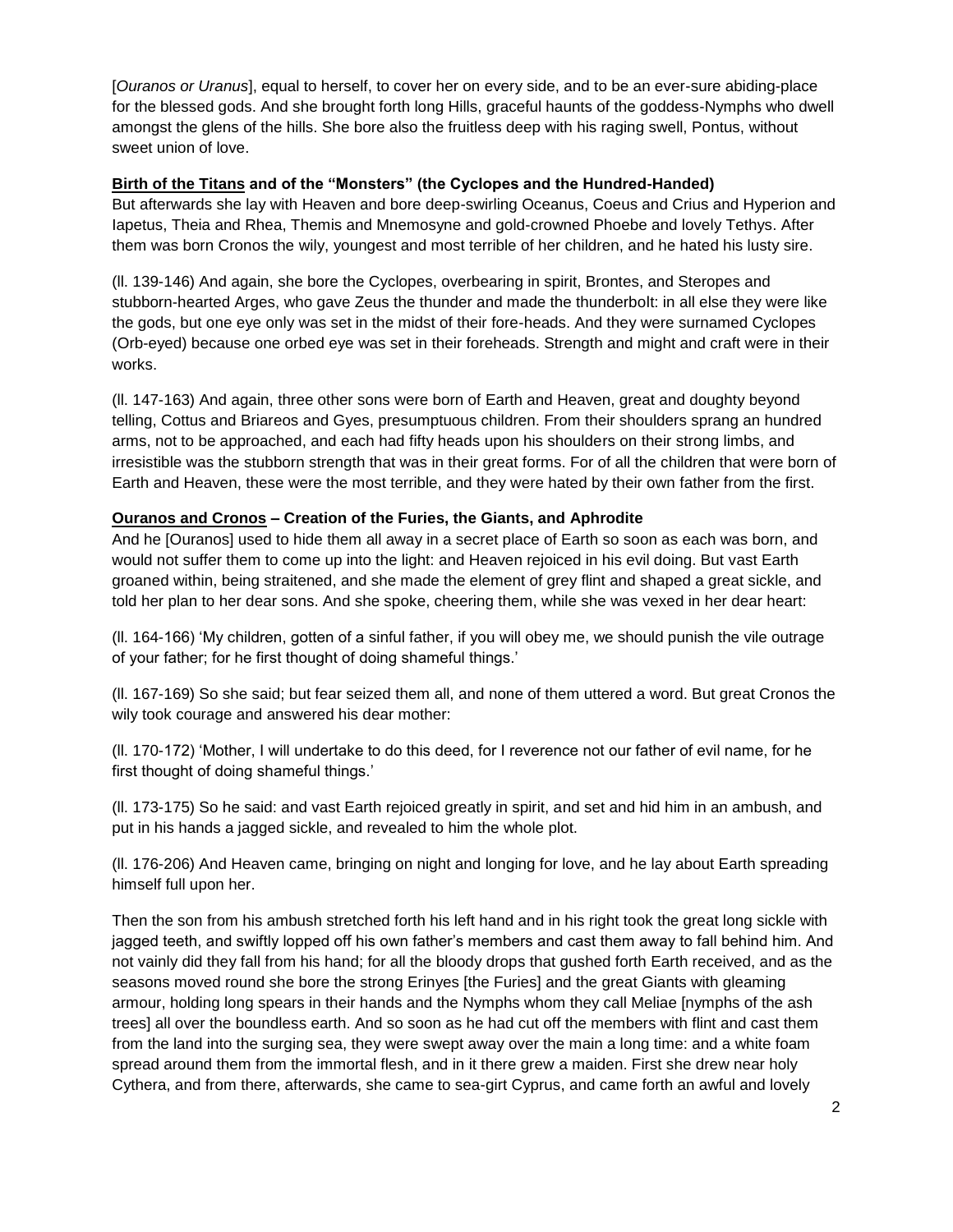goddess, and grass grew up about her beneath her shapely feet. Her gods and men call Aphrodite, and the foam-born goddess and rich-crowned Cytherea, because she grew amid the foam, and Cytherea because she reached Cythera, and Cyprogenes because she was born in billowy Cyprus, and Philommedes because sprang from the members. And with her went Eros, and comely Desire followed her at her birth at the first and as she went into the assembly of the gods. This honour she has from the beginning, and this is the portion allotted to her amongst men and undying gods,—the whisperings of maidens and smiles and deceits with sweet delight and love and graciousness.

(II. 207-210) But these sons whom he begot himself great Heaven used to call Titans [Τιτᾶνες, "Strainers," in the sense of over-extending, from τιταινω (*titaino)*—to stretch, to extend] in reproach, for he said that they strained and did presumptuously a fearful deed, and that vengeance for it would come afterwards. …

**Birth of the core Olympian Gods, the Children of Rhea and Cronos – Zeus Liberates his Siblings** (ll. 453-491) But Rhea was subject in love to Cronos and bore splendid children, Hestia [goddess of the hearth], Demeter, and gold-shod Hera and strong Hades, pitiless in heart, who dwells under the earth, and the loud-crashing Earth-Shaker [Poseidon, god of seas and earthquakes], and wise Zeus, father of gods and men, by whose thunder the wide earth is shaken. These great Cronos swallowed as each came forth from the womb to his mother's knees with this intent, that no other of the proud sons of Heaven should hold the kingly office amongst the deathless gods. For he learned from Earth and starry Heaven that he was destined to be overcome by his own son, strong though he was, through the contriving of great Zeus. Therefore he kept no blind outlook, but watched and swallowed down his children: and unceasing grief seized Rhea. But when she was about to bear Zeus, the father of gods and men, then she besought her own dear parents, Earth and starry Heaven, to devise some plan with her that the birth of her dear child might be concealed, and that retribution might overtake great, crafty Cronos for his own father and also for the children whom he had swallowed down. And they readily heard and obeyed their dear daughter, and told her all that was destined to happen touching Cronos the king and his stouthearted son. So they sent her to Lyctus, to the rich land of Crete, when she was ready to bear great Zeus, the youngest of her children. Him did vast Earth receive from Rhea in wide Crete to nourish and to bring up. Thither came Earth carrying him swiftly through the black night to Lyctus first, and took him in her arms and hid him in a remote cave beneath the secret places of the holy earth on thick-wooded Mount Aegeum; but to the mightily ruling son of Heaven, the earlier king of the gods, she gave a great stone wrapped in swaddling clothes. Then he took it in his hands and thrust it down into his belly: wretch! he knew not in his heart that in place of the stone his son was left behind, unconquered and untroubled, and that he was soon to overcome him by force and might and drive him from his honours, himself to reign over the deathless gods.

(ll. 492-506) After that, the strength and glorious limbs of the prince increased quickly, and as the years rolled on, great Cronos the wily was beguiled by the deep suggestions of Earth, and brought up again his offspring, vanquished by the arts and might of his own son, and he vomited up first the stone which he had swallowed last. And Zeus set it fast in the wide-pathed earth at goodly Pytho under the glens of Parnassus, to be a sign thenceforth and a marvel to mortal men. And he set free from their deadly bonds the brothers of his father, sons of Heaven whom his father in his foolishness had bound. And they remembered to be grateful to him for his kindness, and gave him thunder and the glowing thunderbolt and lightening: for before that, huge Earth had hidden these. In them he trusts and rules over mortals and immortals. …

#### **Titanomachy – War of the Gods with the Titans**

(ll. 617-643) But when first their father [*Ouranos*] was vexed in his heart with Briareus and Cottus and Gyes, he bound them in cruel bonds, because he was jealous of their exceeding manhood and comeliness and great size: and he made them live beneath the wide-pathed earth, where they were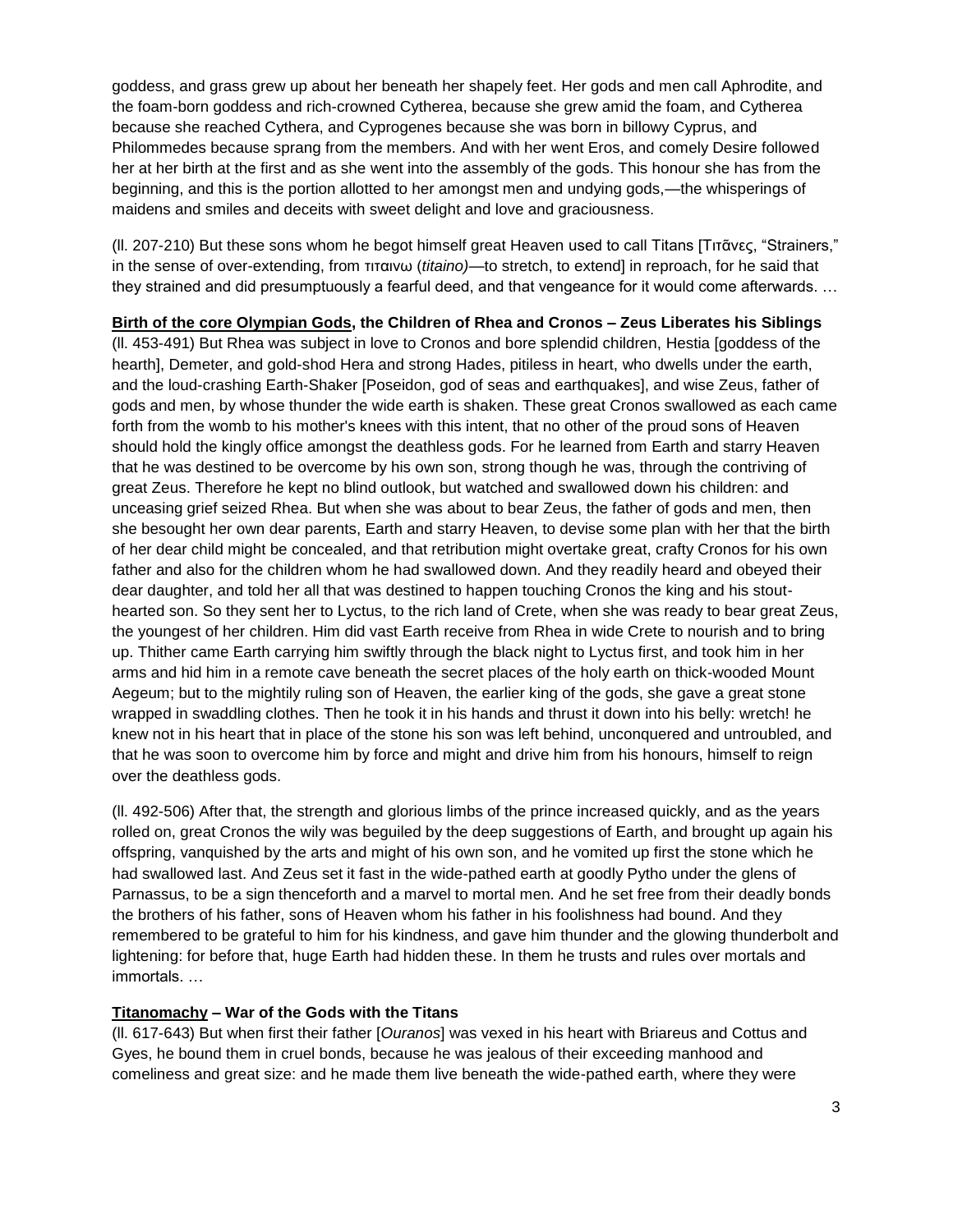afflicted, being set to dwell under the ground, at the end of the earth, at its great borders, in bitter anguish for a long time and with great grief at heart. But the son of Cronos [Zeus] and the other deathless gods whom rich-haired Rhea bore from union with Cronos, brought them up again to the light at Earth's advising. For she herself recounted all things to the gods fully, how that with these they would gain victory and a glorious cause to vaunt themselves. For the Titan gods and as many as sprang from Cronos had long been fighting together in stubborn war with heart-grieving toil, the lordly Titans from high Othyrs, but the gods, givers of good, whom rich-haired Rhea bore in union with Cronos, from Olympus. So they, with bitter wrath, were fighting continually with one another at that time for ten full years, and the hard strife had no close or end for either side, and the issue of the war hung evenly balanced. But when he had provided those three [i.e., Briareus, Cottus, and Gyes] with all things fitting, nectar and ambrosia which the gods themselves eat, and when their proud spirit revived within them all after they had fed on nectar and delicious ambrosia, then it was that the father of men and gods spoke amongst them:

(ll. 644-653) `Hear me, bright children of Earth and Heaven, that I may say what my heart within me bids. A long while now have we, who are sprung from Cronos and the Titan gods, fought with each other every day to get victory and to prevail. But do you show your great might and unconquerable strength, and face the Titans in bitter strife; for remember our friendly kindness, and from what sufferings you are come back to the light from your cruel bondage under misty gloom through our counsels.'

(ll. 654-663) So he said. And blameless Cottus answered him again: `Divine one, you speak that which we know well: nay, even of ourselves we know that your wisdom and understanding is exceeding, and that you became a defender of the deathless ones from chill doom. And through your devising we are come back again from the murky gloom and from our merciless bonds, enjoying what we looked not for, O lord, son of Cronos. And so now with fixed purpose and deliberate counsel we will aid your power in dreadful strife and will fight against the Titans in hard battle.'

(ll. 664-686) So he said: and the gods, givers of good things, applauded when they heard his word, and their spirit longed for war even more than before, and they all, both male and female, stirred up hated battle that day, the Titan gods, and all that were born of Cronos together with those dread, mighty ones of overwhelming strength whom Zeus brought up to the light from Erebus beneath the earth. An hundred arms sprang from the shoulders of all alike, and each had fifty heads growing upon his shoulders upon stout limbs. These, then, stood against the Titans in grim strife, holding huge rocks in their strong hands. And on the other part the Titans eagerly strengthened their ranks, and both sides at one time showed the work of their hands and their might. The boundless sea rang terribly around, and the earth crashed loudly: wide Heaven was shaken and groaned, and high Olympus reeled from its foundation under the charge of the undying gods, and a heavy quaking reached dim Tartarus and the deep sound of their feet in the fearful onset and of their hard missiles. So, then, they launched their grievous shafts upon one another, and the cry of both armies as they shouted reached to starry heaven; and they met together with a great battle-cry.

(ll. 687-712) Then Zeus no longer held back his might; but straight his heart was filled with fury and he showed forth all his strength. From Heaven and from Olympus he came forthwith, hurling his lightning: the bold flew thick and fast from his strong hand together with thunder and lightning, whirling an awesome flame. The life-giving earth crashed around in burning, and the vast wood crackled loud with fire all about. All the land seethed, and Ocean's streams and the unfruitful sea. The hot vapour lapped round the earthborn Titans: flame unspeakable rose to the bright upper air: the flashing glare of the thunder- stone and lightning blinded their eyes for all that there were strong. Astounding heat seized Chaos: and to see with eyes and to hear the sound with ears it seemed even as if Earth and wide Heaven above came together; for such a mighty crash would have arisen if Earth were being hurled to ruin, and Heaven from on high were hurling her down; so great a crash was there while the gods were meeting together in strife.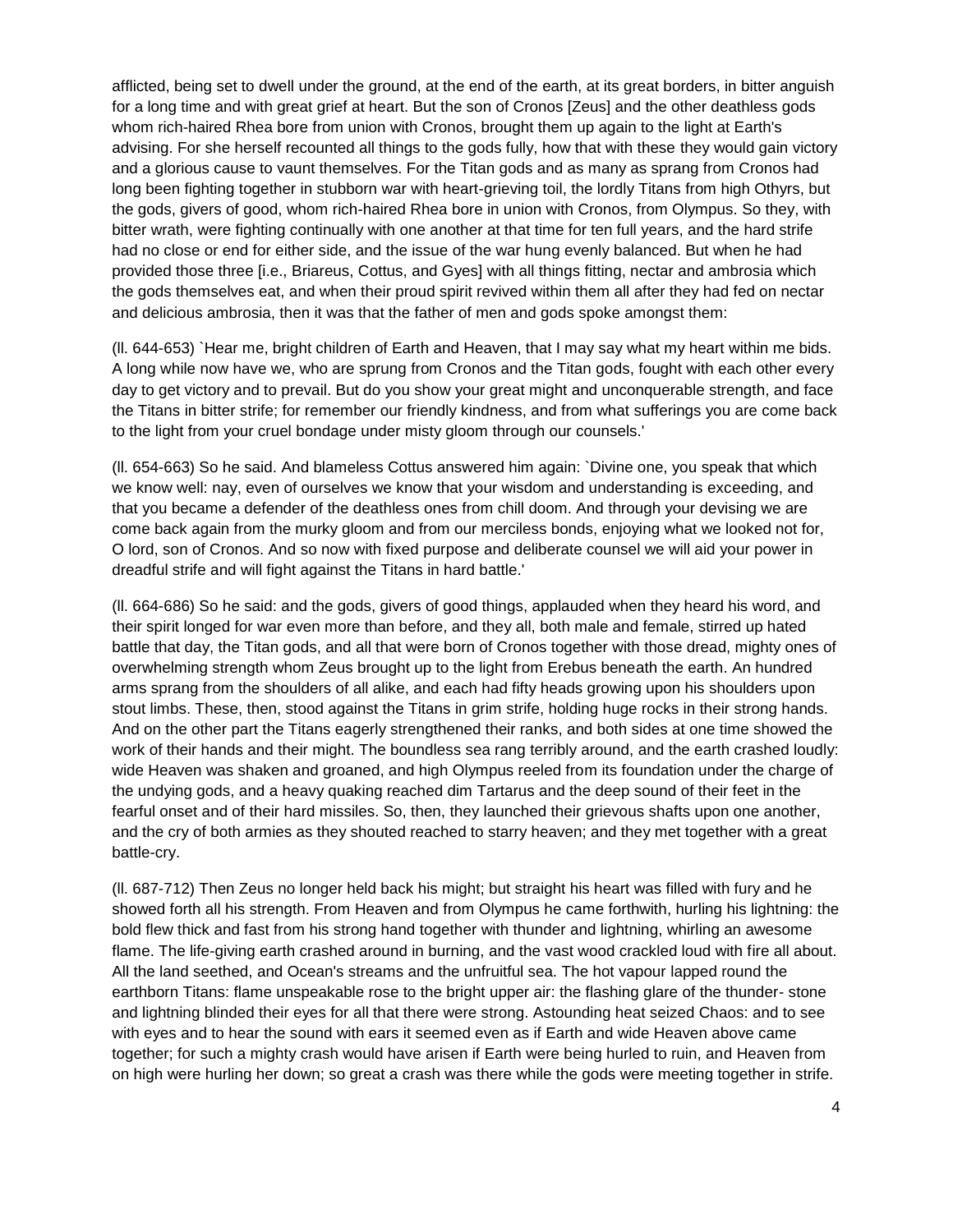Also the winds brought rumbling earthquake and duststorm, thunder and lightning and the lurid thunderbolt, which are the shafts of great Zeus, and carried the clangour and the warcry into the midst of the two hosts. An horrible uproar of terrible strife arose: mighty deeds were shown and the battle inclined. But until then, they kept at one another and fought continually in cruel war.

(ll. 713-735) And amongst the foremost Cottus and Briareos and Gyes insatiate for war raised fierce fighting: three hundred rocks, one upon another, they launched from their strong hands and overshadowed the Titans with their missiles, and buried them beneath the wide-pathed earth, and bound them in bitter chains when they had conquered them by their strength for all their great spirit, as far beneath the earth to Tartarus. For a brazen anvil falling down from heaven nine nights and days would reach the earth upon the tenth: and again, a brazen anvil falling from earth nine nights and days would reach Tartarus upon the tenth. Round it runs a fence of bronze, and night spreads in triple line all about it like a neck-circlet, while above grow the roots of the earth and unfruitful sea. There by the counsel of Zeus who drives the clouds the Titan gods are hidden under misty gloom, in a dank place where are the ends of the huge earth. And they may not go out; for Poseidon fixed gates of bronze upon it, and a wall runs all round it on every side. There Gyes and Cottus and great-souled Obriareus live, trusty warders of Zeus who holds the aegis.

#### **The Children of Zeus: Athena, the Fates, the Muses, Persephone, Apollo and Artemis, Hebe, Ares – The Child of Hera on her own: Hephaistos**

(ll. 881-885) But when the blessed gods had finished their toil, and settled by force their struggle for honours with the Titans, they pressed far-seeing Olympian Zeus to reign and to rule over them, by Earth's prompting. So he divided their dignities amongst them.

(ll. 886-900) Now Zeus, king of the gods, made Metis his wife first, and she was wisest among gods and mortal men. But when she was about to bring forth the goddess bright-eyed Athene, Zeus craftily deceived her with cunning words and put her in his own belly, as Earth and starry Heaven advised. For they advised him so, to the end that no other should hold royal sway over the eternal gods in place of Zeus; for very wise children were destined to be born of her, first the maiden bright-eyed Tritogeneia [Athena], equal to her father in strength and in wise understanding; but afterwards she was to bear a son of overbearing spirit, king of gods and men. But Zeus put her into his own belly first, that the goddess might devise for him both good and evil.

(ll. 901-906) Next he married bright Themis who bore the Horae (Hours), and Eunomia (Order), Dike (Justice), and blooming Eirene (Peace), who mind the works of mortal men, and the Moirai (Fates) to whom wise Zeus gave the greatest honour, Clotho, and Lachesis, and Atropos who give mortal men evil and good to have.

(ll. 907-911) And Eurynome, the daughter of Ocean, beautiful in form, bore him three fair-cheeked Charites (Graces), Aglaea, and Euphrosyne, and lovely Thaleia, from whose eyes as they glanced flowed love that unnerves the limbs: and beautiful is their glance beneath their brows.

(ll. 912-914) Also he came to the bed of all-nourishing Demeter, and she bore white-armed Persephone whom Aidoneus carried off from her mother; but wise Zeus gave her to him.

(ll. 915-917) And again, he loved Mnemosyne with the beautiful hair: and of her the nine gold-crowned Muses were born who delight in feasts and the pleasures of song.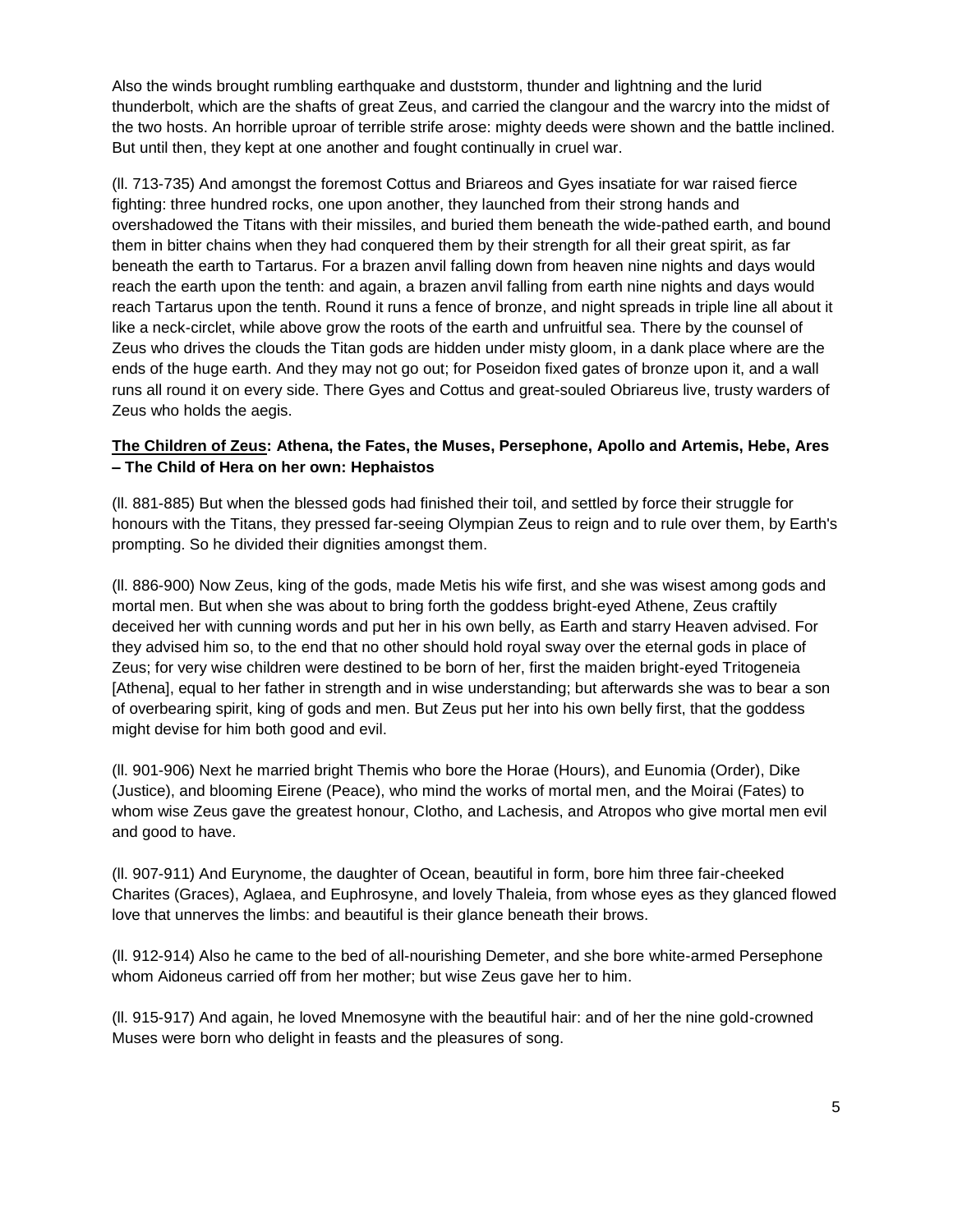(ll. 918-920) And Leto was joined in love with Zeus who holds the aegis, and bore Apollo and Artemis delighting in arrows, children lovely above all the sons of Heaven.

(ll. 921-923) Lastly, he made Hera his blooming wife: and she was joined in love with the king of gods and men, and brought forth Hebe and Ares and Eileithyia.

(ll. 924-929) But Zeus himself gave birth from his own head to bright-eyed Tritogeneia [Athena], the awful, the strife-stirring, the host-leader, the unwearying, the queen, who delights in tumults and wars and battles. But Hera without union with Zeus -- for she was very angry and quarrelled with her mate -- bore famous Hephaestus, who is skilled in crafts more than all the sons of Heaven.

#### **An alternate text – one of the surviving manuscripts gives different lines here:**

(ll. 929a-929t) But Hera was very angry and quarrelled with her mate. And because of this strife she bore without union with Zeus who holds the aegis a glorious son, Hephaestus, who excelled all the sons of Heaven in crafts. But Zeus lay with the fair- cheeked daughter of Ocean and Tethys apart from Hera.... [there is a gap in the text] ....deceiving Metis (Thought) although she was full wise. But he seized her with his hands and put her in his belly, for fear that she might bring forth something stronger than his thunderbolt: therefore did Zeus, who sits on high and dwells in the aether, swallow her down suddenly. But she straightway conceived Pallas Athene: and the father of men and gods gave her birth by way of his head on the banks of the river Trito. And she remained hidden beneath the inward parts of Zeus, even Metis, Athena's mother, worker of righteousness, who was wiser than gods and mortal men. There the goddess (Athena) received that whereby she excelled in strength all the deathless ones who dwell in Olympus, she who made the host-scaring weapon of Athena. And with it (Zeus) gave her birth, arrayed in arms of war.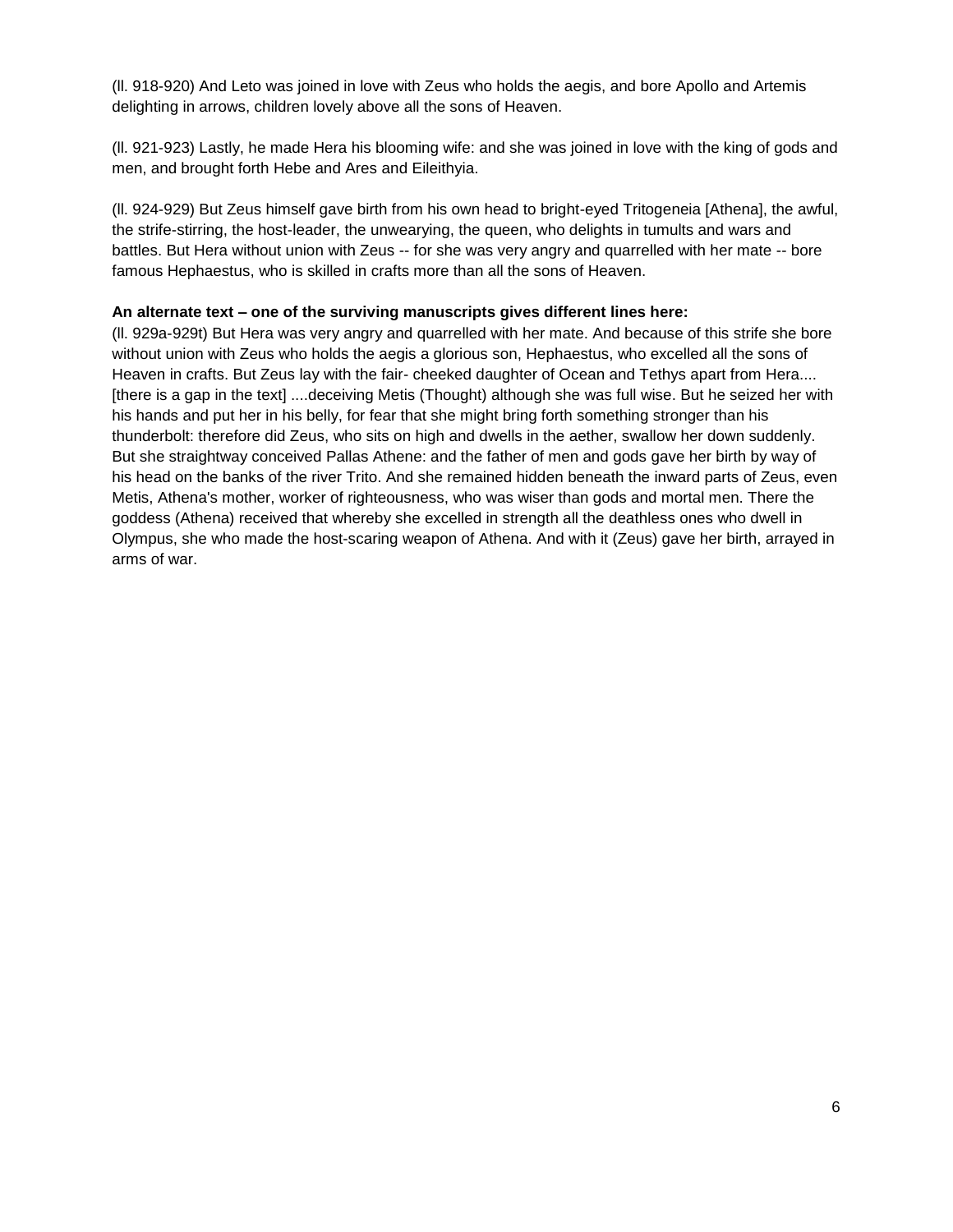# More about the Gods: from *The Library* (*Bibliotheca*): More Children of the Gods, Apollo and Marsyas, Orion and Artemis, Pluto (Hades) and Persephone

Apollodorus (this text is from the period of Roman dominance of Greek culture and uses some Roman names of the gods and other characters: Latona=Leto, Pluto=Hades)

[1.4.1]Of the daughters of Coeus, Asteria in the likeness of a quail flung herself into the sea in order to escape the amorous advances of Zeus, and a city was formerly called after her Asteria, but afterwards it was named Delos. But Latona for her intrigue with Zeus was hunted by Hera over the whole earth, till she came to Delos and brought forth first Artemis, by the help of whose midwifery she afterwards gave birth to Apollo.

Now Artemis devoted herself to the chase and remained a maid; but Apollo learned the art of prophecy from Pan, the son of Zeus and Hybris, and came to Delphi, where Themis at that time used to deliver oracles; and when the snake Python, which guarded the oracle, would have hindered him from approaching the chasm, he killed it and took over the oracle. Not long afterwards he slew also Tityus, who was a son of Zeus and Elare, daughter of Orchomenus; for her, after he had debauched her, Zeus hid under the earth for fear of Hera, and brought forth to the light the son Tityus, of monstrous size, whom she had borne in her womb. When Latona came to Pytho, Tityus beheld her, and overpowered by lust drew her to him. But she called her children to her aid, and they shot him down with their arrows. And he is punished even after death; for vultures eat his heart in Hades.

[1.4.2] Apollo also slew Marsyas, the son of Olympus. For Marsyas, having found the pipes which Athena had thrown away because they disfigured her face, engaged in a musical contest with Apollo. They agreed that the victor should work his will on the vanquished, and when the trial took place Apollo turned his lyre upside down in the competition and bade Marsyas do the same. But Marsyas could not, so Apollo was judged the victor and dispatched Marsyas by hanging him on a tall pine tree and stripping off his skin.

[1.4.3] And Artemis slew Orion in Delos. They say that he was of gigantic stature and born of the earth; but Pherecydes says that he was a son of Poseidon and Euryale. Poseidon bestowed on him the power of striding across the sea. He first married Side, whom Hera cast into Hades because she rivalled herself in beauty. Afterwards he went to Chios and wooed Merope, daughter of Oenopion. But Oenopion made him drunk, put out his eyes as he slept, and cast him on the beach. But he went to the smithy of Hephaestus, and snatching up a lad set him on his shoulders and bade him lead him to the sunrise. Being come thither he was healed by the sun's rays, and having recovered his sight he hastened with all speed against Oenopion.

[1.4.4] But for him Poseidon had made ready a house under the earth constructed by Hephaestus. And Dawn fell in love with Orion and carried him off and brought him to Delos; for Aphrodite caused Dawn to be perpetually in love, because she had bedded with Ares.

[1.4.5] But Orion was killed, as some say, for challenging Artemis to a match at quoits, but some say he was shot by Artemis for offering violence to Opis, one of the maidens who had come from the Hyperboreans.

Poseidon wedded Amphitrite, daughter of Ocean, and there were born to him Triton and Rhode, who was married to the Sun.

[1.5.1] Pluto fell in love with Persephone and with the help of Zeus carried her off secretly. But Demeter went about seeking her all over the earth with torches by night and day, and learning from the people of Hermion that Pluto had carried her off, she was wroth with the gods and quitted heaven, and came in the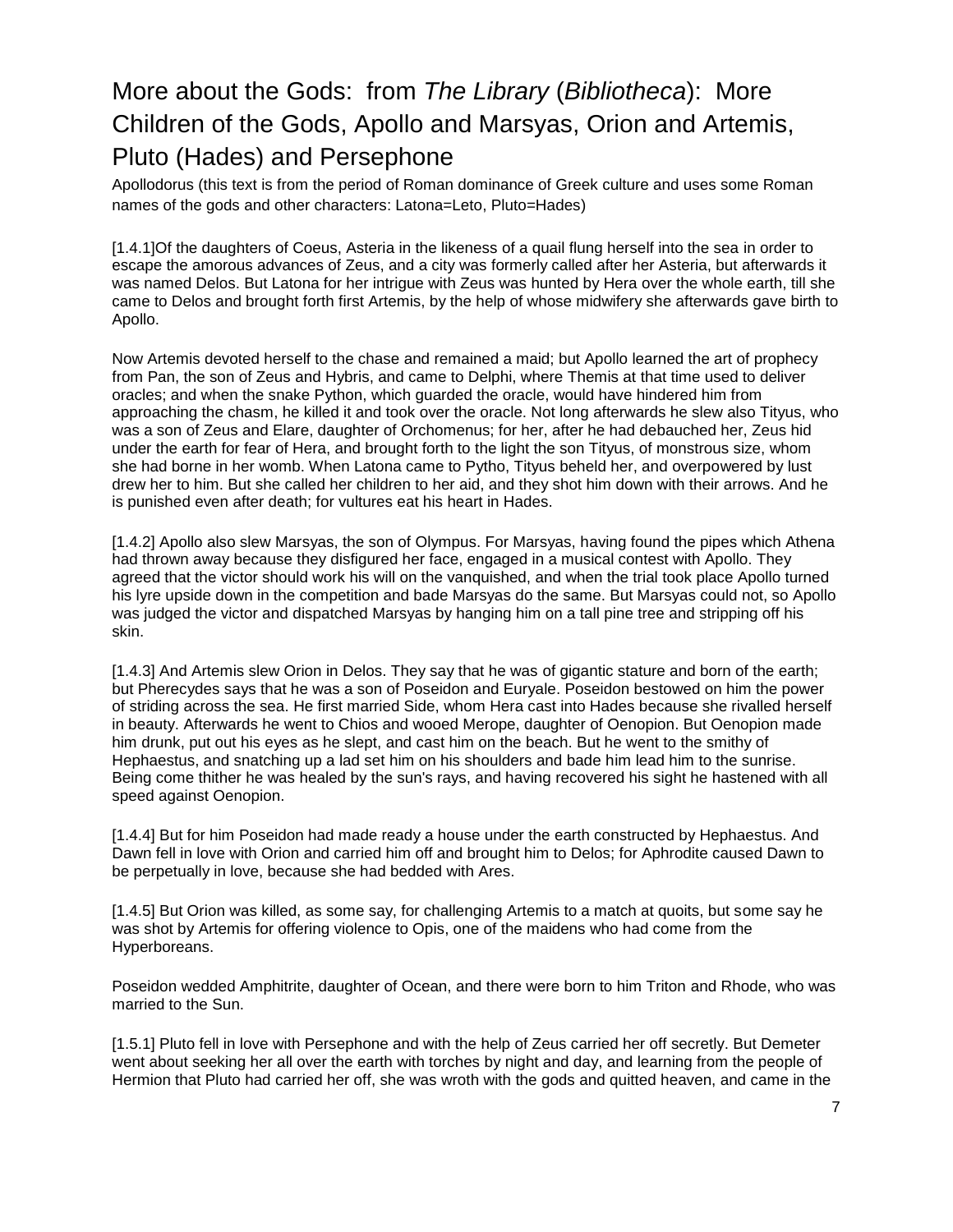likeness of a woman to Eleusis. And first she sat down on the rock which has been named Laughless after her, beside what is called the Well of the Fair Dances; thereupon she made her way to Celeus, who at that time reigned over the Eleusinians. Some women were in the house, and when they bade her sit down beside them, a certain old crone, Iambe, joked the goddess and made her smile. For that reason they say that the women break jests at the Thesmophoria.

But Metanira, wife of Celeus, had a child and Demeter received it to nurse, and wishing to make it immortal she set the babe of nights on the fire and stripped off its mortal flesh. But as Demophon -- for that was the child's name -- grew marvelously by day, Praxithea watched, and discovering him buried in the fire she cried out; wherefore the babe was consumed by the fire and the goddess revealed herself.

[1.5.2] But for Triptolemus, the elder of Metanira's children, she made a chariot of winged dragons, and gave him wheat, with which, wafted through the sky, he sowed the whole inhabited earth. But Panyasis affirms that Triptolemus was a son of Eleusis, for he says that Demeter came to him. Pherecydes, however, says that he was a son of Ocean and Earth.

[1.5.3] But when Zeus ordered Pluto to send up the Maid, Pluto gave her a seed of a pomegranate to eat, in order that she might not tarry long with her mother. Not foreseeing the consequence, she swallowed it; and because Ascalaphus, son of Acheron and Gorgyra, bore witness against her, Demeter laid a heavy rock on him in Hades. But Persephone was compelled to remain a third of every year with Pluto and the rest of the time with the gods.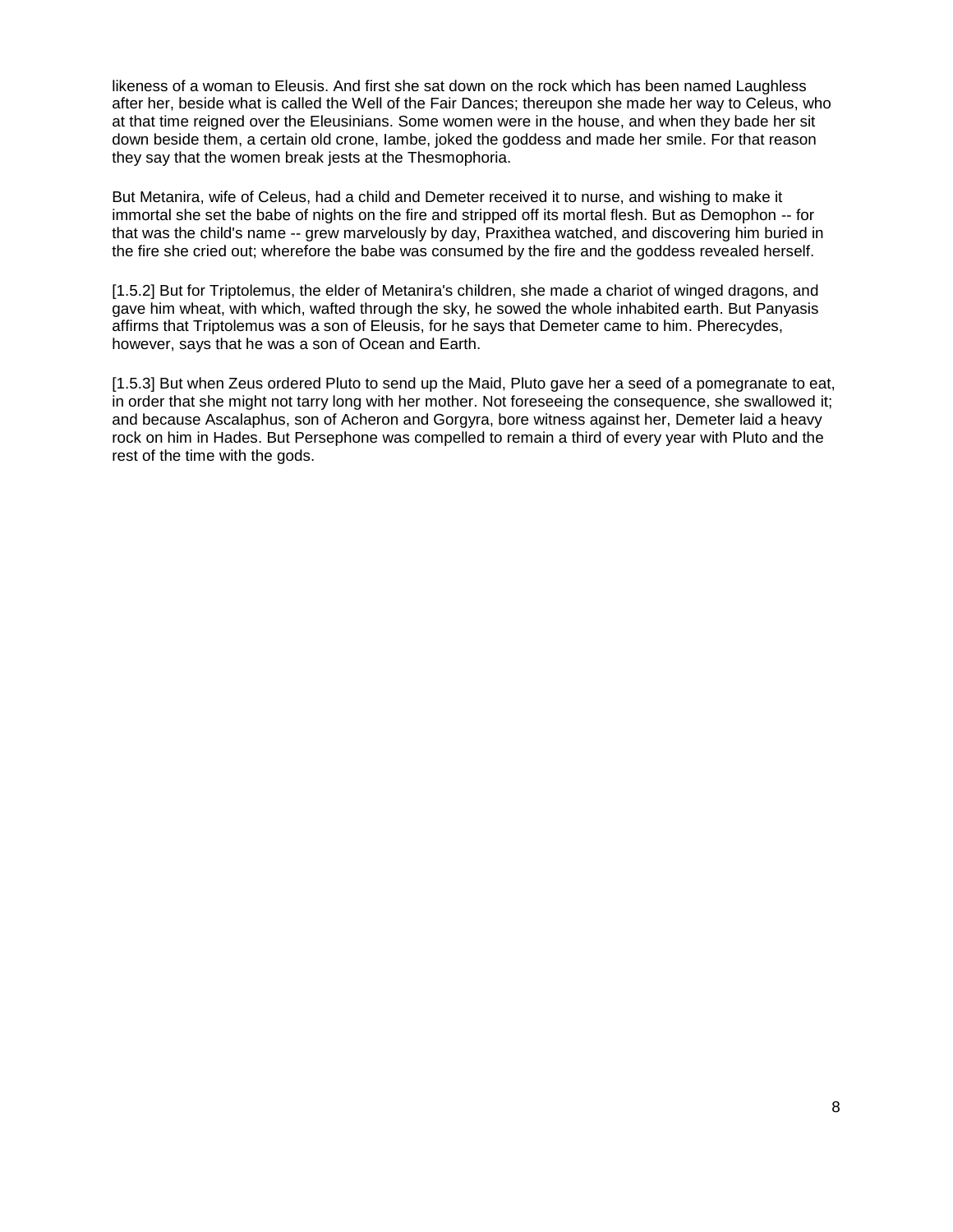### Stories about Prometheus: from Hesiod, Apollodorus, and Plato

#### **From** *Theogony*

 $H$ esiod (8<sup>th</sup> century BC)

#### **[Prometheus – Fire – the Creation of Women]**

[507] Now Iapetus took to wife the neat-ankled maid Clymene, daughter of Ocean, and went up with her into one bed. And she bare him a stout-hearted son, Atlas: also she bare very glorious Menoetius and clever Prometheus, full of various wiles, and scatter-brained Epimetheus who from the first was a mischief to men who eat bread; for it was he who first took of Zeus the woman, the maiden whom he had formed. But Menoetius was outrageous, and far-seeing Zeus struck him with a lurid thunderbolt and sent him down to Erebus because of his mad presumption and exceeding pride. And Atlas through hard constraint upholds the wide heaven with unwearying head and arms, standing at the borders of the earth before the clear-voiced Hesperides; for this lot wise Zeus assigned to him. And ready-witted Prometheus he bound with inextricable bonds, cruel chains, and drove a shaft through his middle, and set on him a long-winged eagle, which used to eat his immortal liver; but by night the liver grew as much again everyway as the long-winged bird devoured in the whole day. That bird Heracles, the valiant son of shapely-ankled Alcmene, slew; and delivered the son of Iapetus from the cruel plague, and released him from his affliction -- not without the will of Olympian Zeus who reigns on high, that the glory of Heracles the Theban-born might be yet greater than it was before over the plenteous earth. Thus, then, he regarded, and honoured his famous son; though he was angry, he ceased from the wrath which he had before because Prometheus matched himself in wit with the almighty son of Cronos.

[545] For when the gods and mortal men had a dispute at Mecone, even then Prometheus was forward to cut up a great ox and set portions before them, trying to befool the mind of Zeus. Before the rest he set flesh and inner parts thick with fat upon the hide, covering them with an ox paunch; but for Zeus he put the white bones dressed up with cunning art and covered with shining fat. Then the father of men and of gods said to him: "Son of Iapetus, most glorious of all lords, good sir, how unfairly you have divided the portions!"

[545] So said Zeus whose wisdom is everlasting, rebuking him. But wily Prometheus answered him, smiling softly and not forgetting his cunning trick: "Zeus, most glorious and greatest of the eternal gods, take which ever of these portions your heart within you bids." So he said, thinking trickery. But Zeus, whose wisdom is everlasting, saw and failed not to perceive the trick, and in his heart he thought mischief against mortal men which also was to be fulfilled. With both hands he took up the white fat and was angry at heart, and wrath came to his spirit when he saw the white ox-bones craftily tricked out: and because of this the tribes of men upon earth burn white bones to the deathless gods upon fragrant altars.

[558] But Zeus who drives the clouds was greatly vexed and said to him: "Son of lapetus, clever above all! So, sir, you have not yet forgotten your cunning arts!"

[560] So spake Zeus in anger, whose wisdom is everlasting; and from that time he was always mindful of the trick, and would not give the power of unwearying fire to the Melian race of mortal men [this may be a reference to an ancient tradition that human beings came from ash trees] who live on the earth. But the noble son of Iapetus outwitted him and stole the far-seen gleam of unwearying fire in a hollow fennel stalk. And Zeus who thunders on high was stung in spirit, and his dear heart was angered when he saw amongst men the far-seen ray of fire. Forthwith he made an evil thing for men as the price of fire; for the very famous Limping God formed of earth the likeness of a shy maiden as the son of Cronos willed. And the goddess bright-eyed Athene girded and clothed her with silvery raiment, and down from her head she spread with her hands a broidered veil, a wonder to see; and she, Pallas Athene, put about her head lovely garlands, flowers of new-grown herbs. Also she put upon her head a crown of gold which the very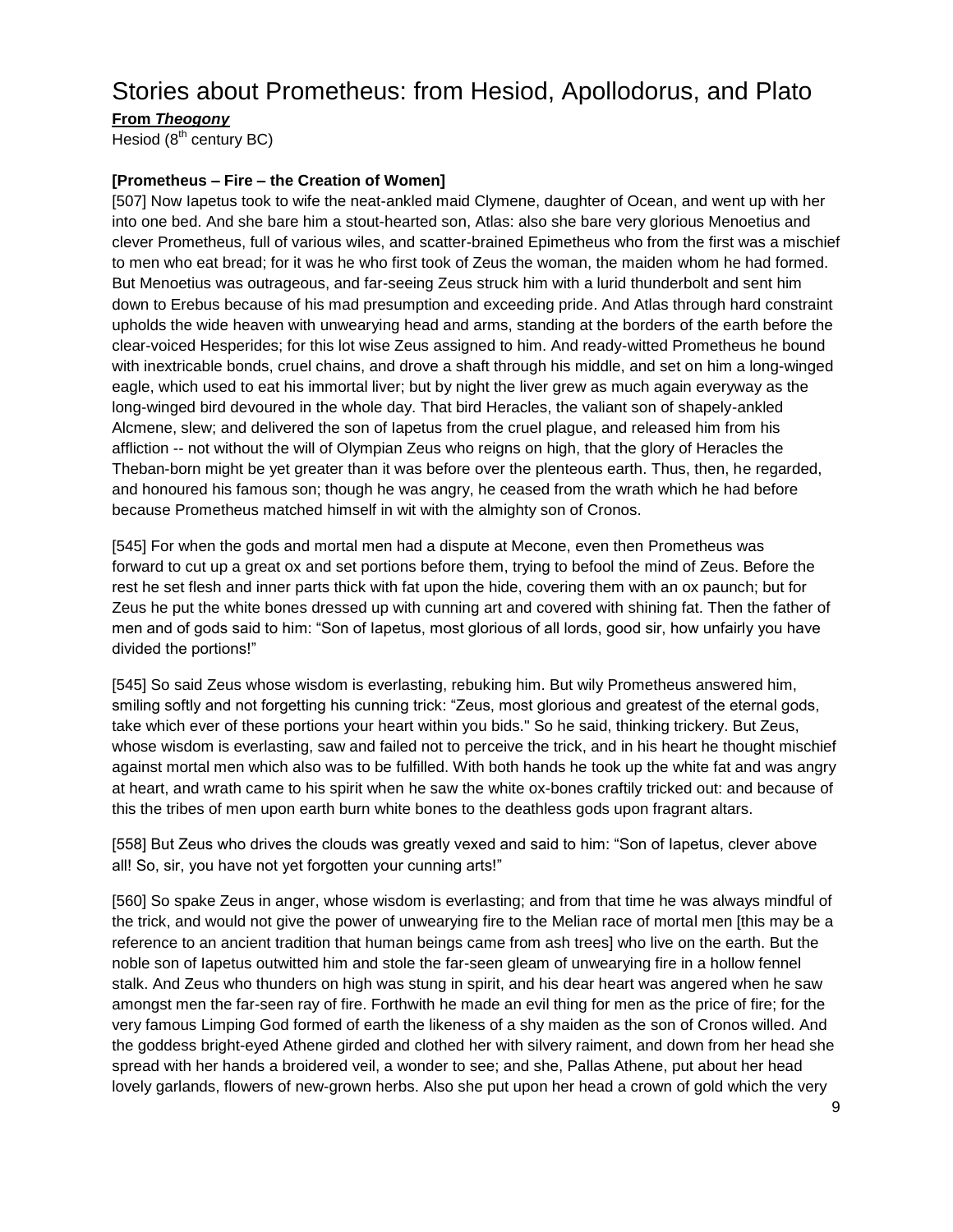famous Limping God made himself and worked with his own hands as a favour to Zeus his father. On it was much curious work, wonderful to see; for of the many creatures which the land and sea rear up, he put most upon it, wonderful things, like living beings with voices: and great beauty shone out from it.

[585] But when he had made the beautiful evil to be the price for the blessing, he brought her out, delighting in the finery which the bright-eyed daughter of a mighty father had given her, to the place where the other gods and men were. And wonder took hold of the deathless gods and mortal men when they saw that which was sheer guile, not to be withstood by men.

[590] For from her is the race of women and female kind: of her is the deadly race and tribe of women who live amongst mortal men to their great trouble, no helpmeets in hateful poverty, but only in wealth. And as in thatched hives bees feed the drones whose nature is to do mischief -- by day and throughout the day until the sun goes down the bees are busy and lay the white combs, while the drones stay at home in the covered skeps and reap the toil of others into their own bellies – even so Zeus who thunders on high made women to be an evil to mortal men, with a nature to do evil. And he gave them a second evil to be the price for the good they had: whoever avoids marriage and the sorrows that women cause, and will not wed, reaches deadly old age without anyone to tend his years, and though he at least has no lack of livelihood while he lives, yet, when he is dead, his kinsfolk divide his possessions amongst them. And as for the man who chooses the lot of marriage and takes a good wife suited to his mind, evil continually contends with good; for whoever happens to have mischievous children, lives always with unceasing grief in his spirit and heart within him; and this evil cannot be healed.

[613] So it is not possible to deceive or go beyond the will of Zeus; for not even the son of Iapetus, kindly Prometheus, escaped his heavy anger, but of necessity strong bands confined him, although he knew many a wile.

#### **From** *Bibliotheca*

Apollodorus (2<sup>nd</sup> century AD)

#### **Prometheus – Creation of Human Beings – Fire – the Flood**

[1.7.1] Prometheus moulded men out of water and earth and gave them also fire, which, unknown to Zeus, he had hidden in a stalk of fennel. But when Zeus learned of it, he ordered Hephaestus to nail his body to Mount Caucasus, which is a Scythian mountain. On it Prometheus was nailed and kept bound for many years. Every day an eagle swooped on him and devoured the lobes of his liver, which grew by night. That was the penalty that Prometheus paid for the theft of fire until Hercules afterwards released him, as we shall show in dealing with Hercules.

[1.7.2] And Prometheus had a son Deucalion. He reigning in the regions about Phthia, married Pyrrha, the daughter of Epimetheus and Pandora, the first woman fashioned by the gods. And when Zeus would destroy the men of the Bronze Age, Deucalion by the advice of Prometheus constructed a chest, and having stored it with provisions he embarked in it with Pyrrha. But Zeus by pouring heavy rain from heaven flooded the greater part of Greece, so that all men were destroyed, except a few who fled to the high mountains in the neighborhood. It was then that the mountains in Thessaly parted, and that all the world outside the Isthmus and Peloponnese was overwhelmed. But Deucalion, floating in the chest over the sea for nine days and as many nights, drifted to Parnassus, and there, when the rain ceased, he landed and sacrificed to Zeus, the god of Escape. And Zeus sent Hermes to him and allowed him to choose what he would, and he chose to get men. And at the bidding of Zeus he took up stones and threw them over his head, and the stones which Deucalion threw became men, and the stones which Pyrrha threw became women. Hence people were called metaphorically people (*laos*) from *laas*, "a stone." And Deucalion had children by Pyrrha, first Hellen, whose father some say was Zeus, and second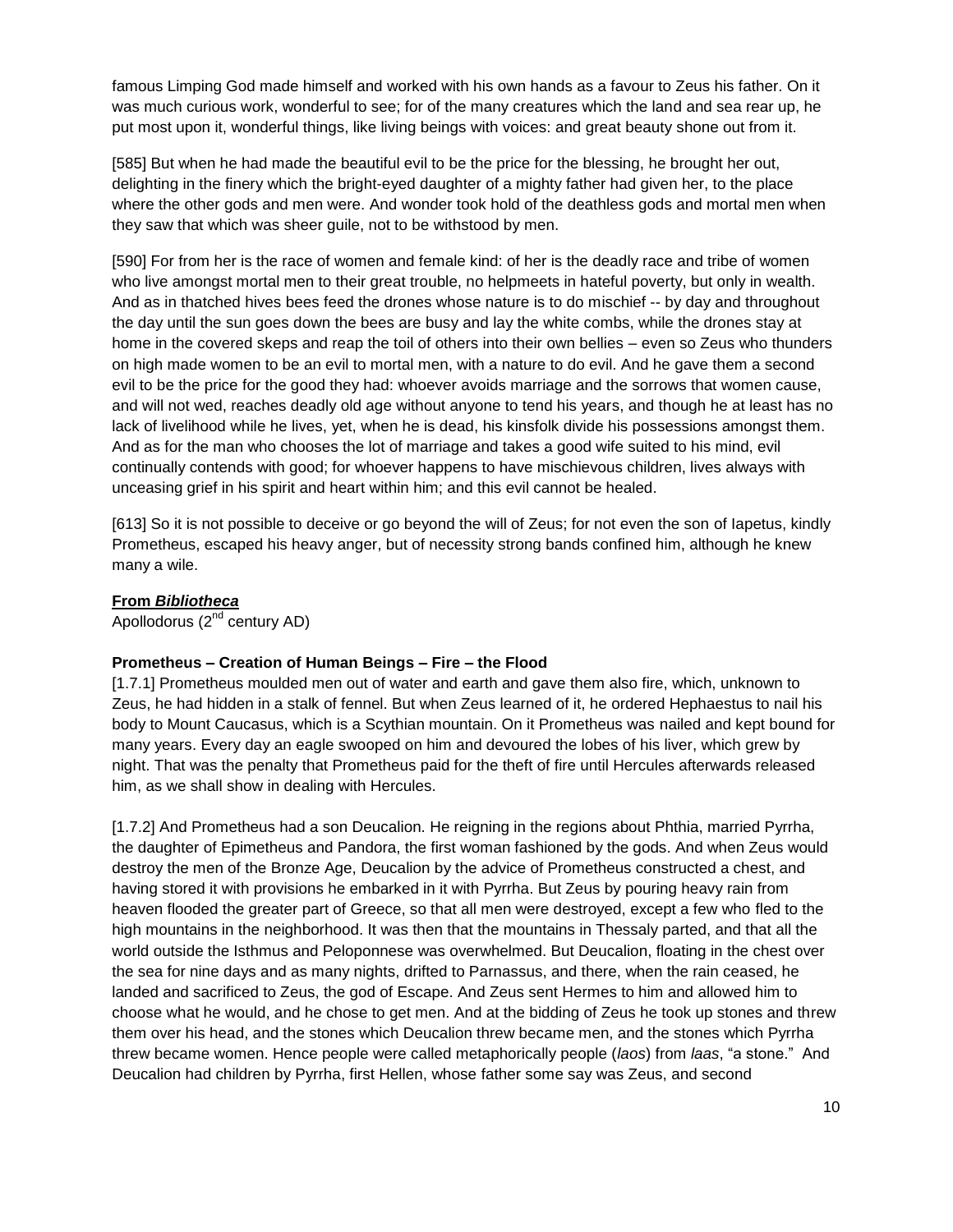Amphictyon, who reigned over Attica after Cranaus; and third a daughter Protogenia, who became the mother of Aethlius by Zeus.

#### **From** *Protagoras*

Plato (428-348 BC)

[*Protagoras is speaking*] Once upon a time there were gods only, and no mortal creatures. But when the time came that these also should be created, the gods fashioned them out of earth and fire and various mixtures of both elements in the interior of the earth; and when they were about to bring them into the light of day, they ordered Prometheus and Epimetheus to equip them, and to distribute to them severally their proper qualities. Epimetheus said to Prometheus: 'Let me distribute, and do you inspect.' This was agreed, and Epimetheus made the distribution. There were some to whom he gave strength without swiftness, while he equipped the weaker with swiftness; some he armed, and others he left unarmed; and devised for the latter some other means of preservation, making some large, and having their size as a protection, and others small, whose nature was to fly in the air or burrow in the ground; this was to be their way of escape. Thus did he compensate them with the view of preventing any race from becoming extinct. And when he had provided against their destruction by one another, he contrived also a means of protecting them against the seasons of heaven; clothing them with close hair and thick skins sufficient to defend them against the winter cold and able to resist the summer heat, so that they might have a natural bed of their own when they wanted to rest; also he furnished them with hoofs and hair and hard and callous skins under their feet. Then he gave them varieties of food,-herb of the soil to some, to others fruits of trees, and to others roots, and to some again he gave other animals as food. And some he made to have few young ones, while those who were their prey were very prolific; and in this manner the race was preserved.

Thus did Epimetheus, who, not being very wise, forgot that he had distributed among the brute animals all the qualities which he had to give,– and when he came to man, who was still unprovided, he was terribly perplexed. Now while he was in this perplexity, Prometheus came to inspect the distribution, and he found that the other animals were suitably furnished, but that man alone was naked and shoeless, and had neither bed nor arms of defence. The appointed hour was approaching when man in his turn was to go forth into the light of day; and Prometheus, not knowing how he could devise his salvation, stole the mechanical arts of Hephaestus and Athene, and fire with them (they could neither have been acquired nor used without fire), and gave them to man. Thus man had the wisdom necessary to the support of life, but political wisdom he had not; for that was in the keeping of Zeus, and the power of Prometheus did not extend to entering into the citadel of heaven, where Zeus dwelt, who moreover had terrible sentinels; but he did enter by stealth into the common workshop of Athene and Hephaestus, in which they used to practise their favourite arts, and carried off Hephaestus' art of working by fire, and also the art of Athene, and gave them to man. And in this way man was supplied with the means of life. But Prometheus is said to have been afterwards prosecuted for theft, owing to the blunder of Epimetheus.

Now man, having a share of the divine attributes, was at first the only one of the animals who had any gods, because he alone was of their kindred; and he would raise altars and images of them. He was not long in inventing articulate speech and names; and he also constructed houses and clothes and shoes and beds, and drew sustenance from the earth. Thus provided, mankind at first lived dispersed, and there were no cities. But the consequence was that they were destroyed by the wild beasts, for they were utterly weak in comparison of them, and their art was only sufficient to provide them with the means of life, and did not enable them to carry on war against the animals: food they had, but not as yet the art of government, of which the art of war is a part. After a while the desire of self-preservation gathered them into cities; but when they were gathered together, having no art of government, they treated one another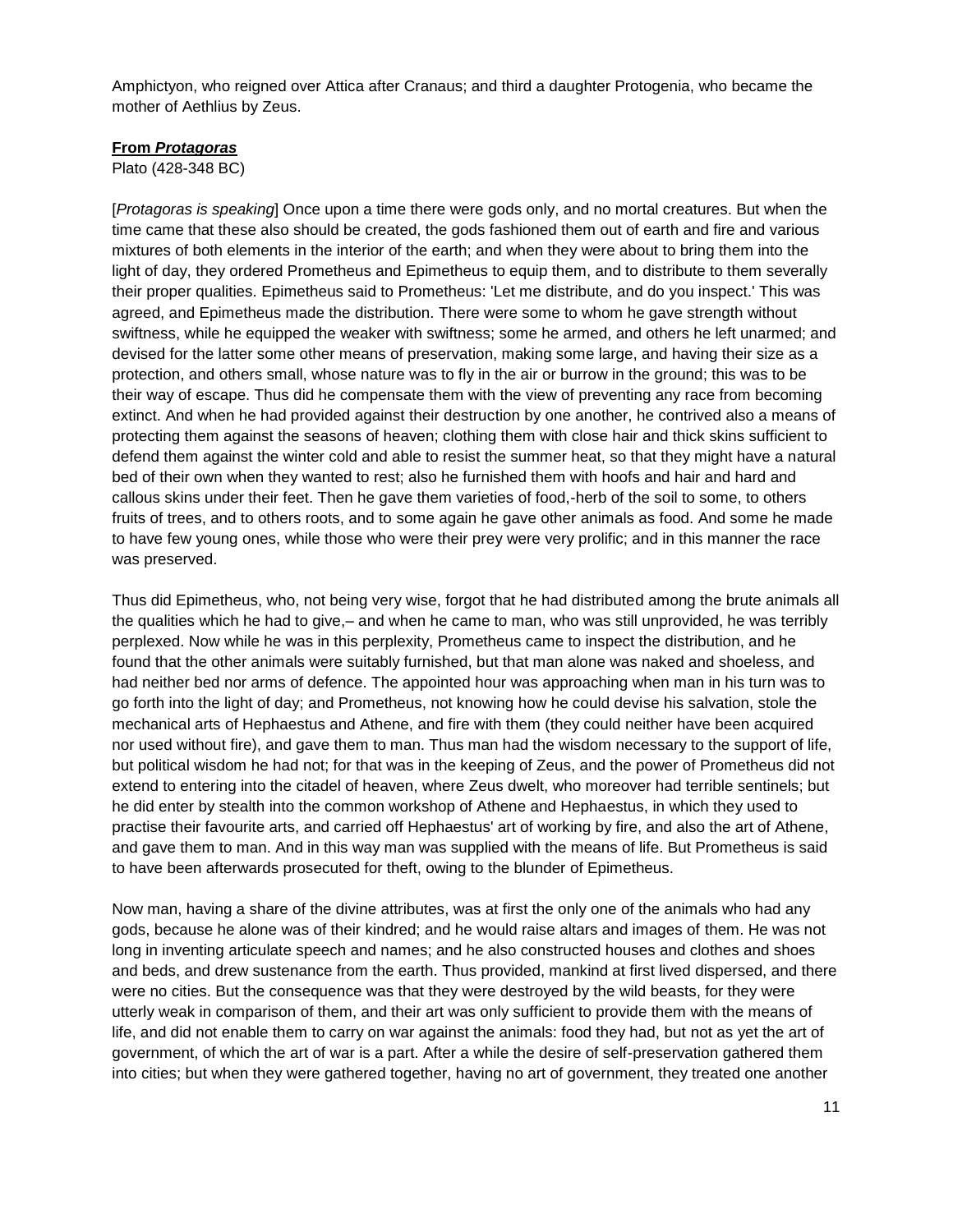evilly, and were again in process of dispersion and destruction. Zeus feared that the entire race would be exterminated, and so he sent Hermes to them, bearing reverence and justice to be the ordering principles of cities and the bonds of friendship and conciliation. Hermes asked Zeus how he should impart justice and reverence among men:-Should he distribute them as the arts are distributed; that is to say, to a favoured few only, one skilled individual having enough of medicine or of any other art for many unskilled ones? 'Shall this be the manner in which I am to distribute justice and reverence among men, or shall I give them to all?' 'To all,' said Zeus; 'I should like them all to have a share; for cities cannot exist, if a few only share in the virtues, as in the arts. And further, make a law by my order, that he who has no part in reverence and justice shall be put to death, for he is a plague of the state.'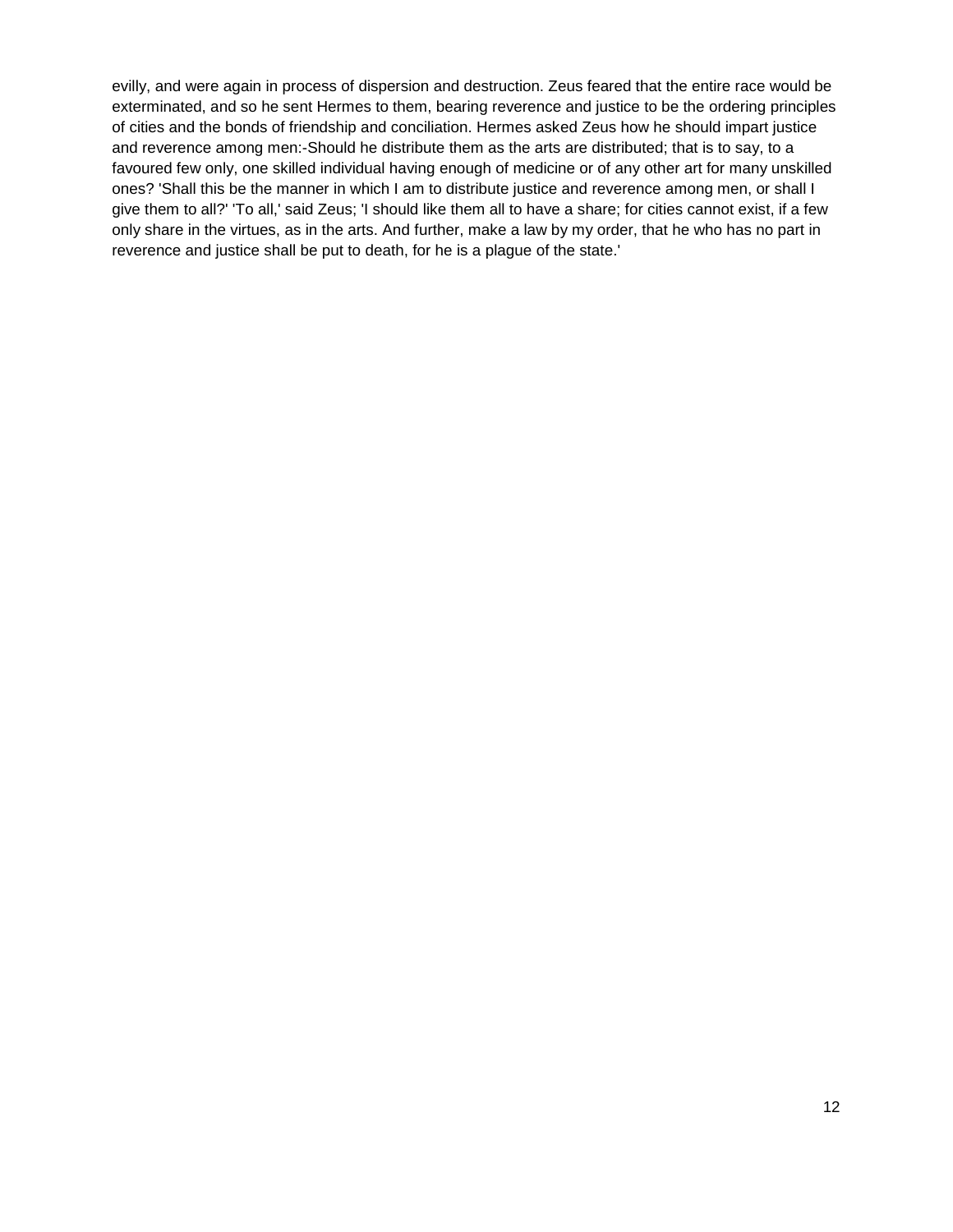### Pandora and the Ages of Man: from *Works and Days*

Hesiod (c.  $8<sup>th</sup>$  century BC)

#### **Pandora and the Jar**

[42] For the gods keep hidden from men the means of life. Else you would easily do work enough in a day to supply you for a full year even without working; soon would you put away your rudder over the smoke, and the fields worked by ox and sturdy mule would run to waste. But Zeus in the anger of his heart hid it, because Prometheus the crafty deceived him; therefore he planned sorrow and mischief against men. He hid fire; but that the noble son of Iapetus stole again for men from Zeus the counsellor in a hollow fennelstalk, so that Zeus who delights in thunder did not see it. But afterwards Zeus who gathers the clouds said to him in anger:

[54] `Son of Iapetus, surpassing all in cunning, you are glad that you have outwitted me and stolen fire -a great plague to you yourself and to men that shall be. But I will give men as the price for fire an evil thing in which they may all be glad of heart while they embrace their own destruction.'

[60] So said the father of men and gods, and laughed aloud. And he bade famous Hephaestus make haste and mix earth with water and to put in it the voice and strength of human kind, and fashion a sweet, lovely maiden-shape, like to the immortal goddesses in face; and Athene to teach her needlework and the weaving of the varied web; and golden Aphrodite to shed grace upon her head and cruel longing and cares that weary the limbs. And he charged Hermes the guide, the Slayer of Argus, to put in her a shameless mind and a deceitful nature.

[69] So he ordered. And they obeyed the lord Zeus the son of Cronos. Forthwith the famous Lame God moulded clay in the likeness of a modest maid, as the son of Cronos purposed. And the goddess brighteyed Athene girded and clothed her, and the divine Graces and queenly Persuasion put necklaces of gold upon her, and the rich-haired Hours crowned her head with spring flowers. And Pallas Athene bedecked her form with all manners of finery. Also the Guide, the Slayer of Argus, contrived within her lies and crafty words and a deceitful nature at the will of loud thundering Zeus, and the Herald of the gods put speech in her. And he called this woman Pandora (All Endowed), because all they who dwelt on Olympus gave each a gift, a plague to men who eat bread.

[83] But when he had finished the sheer, hopeless snare, the Father sent glorious Argus-Slayer, the swift messenger of the gods, to take it to Epimetheus as a gift. And Epimetheus did not think on what Prometheus had said to him, bidding him never take a gift of Olympian Zeus, but to send it back for fear it might prove to be something harmful to men. But he took the gift, and afterwards, when the evil thing was already his, he understood.

[90] For ere this the tribes of men lived on earth remote and free from ills and hard toil and heavy sickness which bring the Fates upon men; for in misery men grow old quickly. But the woman took off the great lid of the jar with her hands and scattered all these and her thought caused sorrow and mischief to men. Only Hope remained there in an unbreakable home within under the rim of the great jar, and did not fly out at the door; for ere that, the lid of the jar stopped her, by the will of Aegis-holding Zeus who gathers the clouds. But the rest, countless plagues, wander amongst men; for earth is full of evils and the sea is full. Of themselves diseases come upon men continually by day and by night, bringing mischief to mortals silently; for wise Zeus took away speech from them. So is there no way to escape the will of Zeus.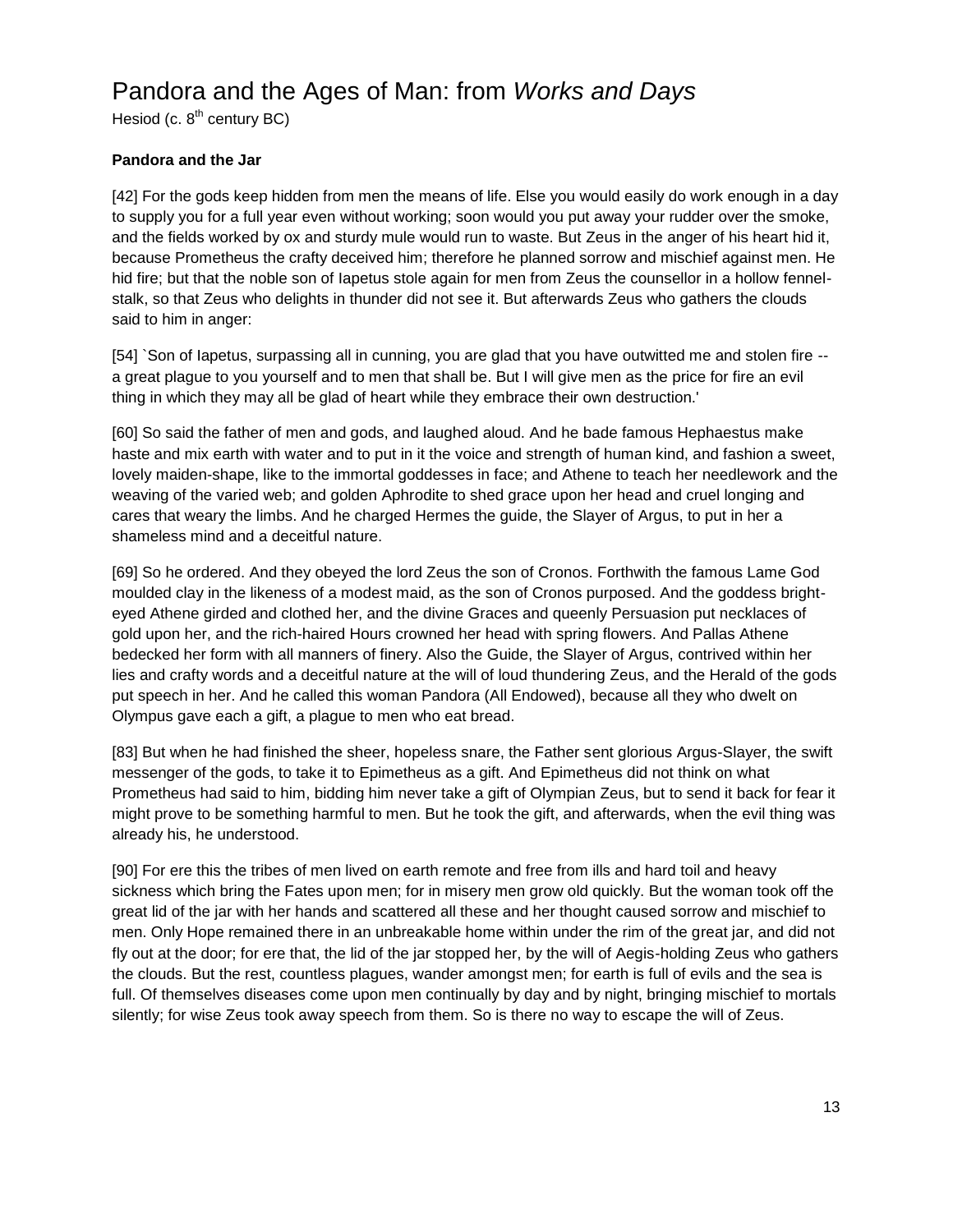#### **The Ages of Man**

[106] Or if you will, I will sum you up another tale well and skilfully -- and do you lay it up in your heart, - how the gods and mortal men sprang from one source.

[109] First of all the deathless gods who dwell on Olympus made a golden race of mortal men who lived in the time of Cronos when he was reigning in heaven. And they lived like gods without sorrow of heart, remote and free from toil and grief: miserable age rested not on them; but with legs and arms never failing they made merry with feasting beyond the reach of all evils. When they died, it was as though they were overcome with sleep, and they had all good things; for the fruitful earth unforced bare them fruit abundantly and without stint. They dwelt in ease and peace upon their lands with many good things, rich in flocks and loved by the blessed gods.

[121] But after earth had covered this generation -- they are called pure spirits dwelling on the earth, and are kindly, delivering from harm, and guardians of mortal men; for they roam everywhere over the earth, clothed in mist and keep watch on judgements and cruel deeds, givers of wealth; for this royal right also they received; -- then they who dwell on Olympus made a second generation which was of silver and less noble by far. It was like the golden race neither in body nor in spirit. A child was brought up at his good mother's side an hundred years, an utter simpleton, playing childishly in his own home. But when they were full grown and were come to the full measure of their prime, they lived only a little time in sorrow because of their foolishness, for they could not keep from sinning and from wronging one another, nor would they serve the immortals, nor sacrifice on the holy altars of the blessed ones as it is right for men to do wherever they dwell. Then Zeus the son of Cronos was angry and put them away, because they would not give honour to the blessed gods who live on Olympus.

[140] But when earth had covered this generation also -- they are called blessed spirits of the underworld by men, and, though they are of second order, yet honour attends them also -- Zeus the Father made a third generation of mortal men, a brazen race, sprung from ash-trees [meliai]; and it was in no way equal to the silver age, but was terrible and strong. They loved the lamentable works of Ares and deeds of violence; they ate no bread, but were hard of heart like adamant, fearful men. Great was their strength and unconquerable the arms which grew from their shoulders on their strong limbs. Their armour was of bronze, and their houses of bronze, and of bronze were their implements: there was no black iron. These were destroyed by their own hands and passed to the dank house of chill Hades, and left no name: terrible though they were, black Death seized them, and they left the bright light of the sun.

[156] But when earth had covered this generation also, Zeus the son of Cronos made yet another, the fourth, upon the fruitful earth, which was nobler and more righteous, a god-like race of hero-men who are called demi-gods, the race before our own, throughout the boundless earth. Grim war and dread battle destroyed a part of them, some in the land of Cadmus at seven-gated Thebe when they fought for the flocks of Oedipus, and some, when it had brought them in ships over the great sea gulf to Troy for richhaired Helen's sake: there death's end enshrouded a part of them. But to the others father Zeus the son of Cronos gave a living and an abode apart from men, and made them dwell at the ends of earth. And they live untouched by sorrow in the islands of the blessed along the shore of deep swirling Ocean, happy heroes for whom the grain-giving earth bears honey-sweet fruit flourishing thrice a year, far from the deathless gods, and Cronos rules over them; for the father of men and gods released him from his bonds. And these last equally have honour and glory.

[169c] And again far-seeing Zeus made yet another generation, the fifth, of men who are upon the bounteous earth.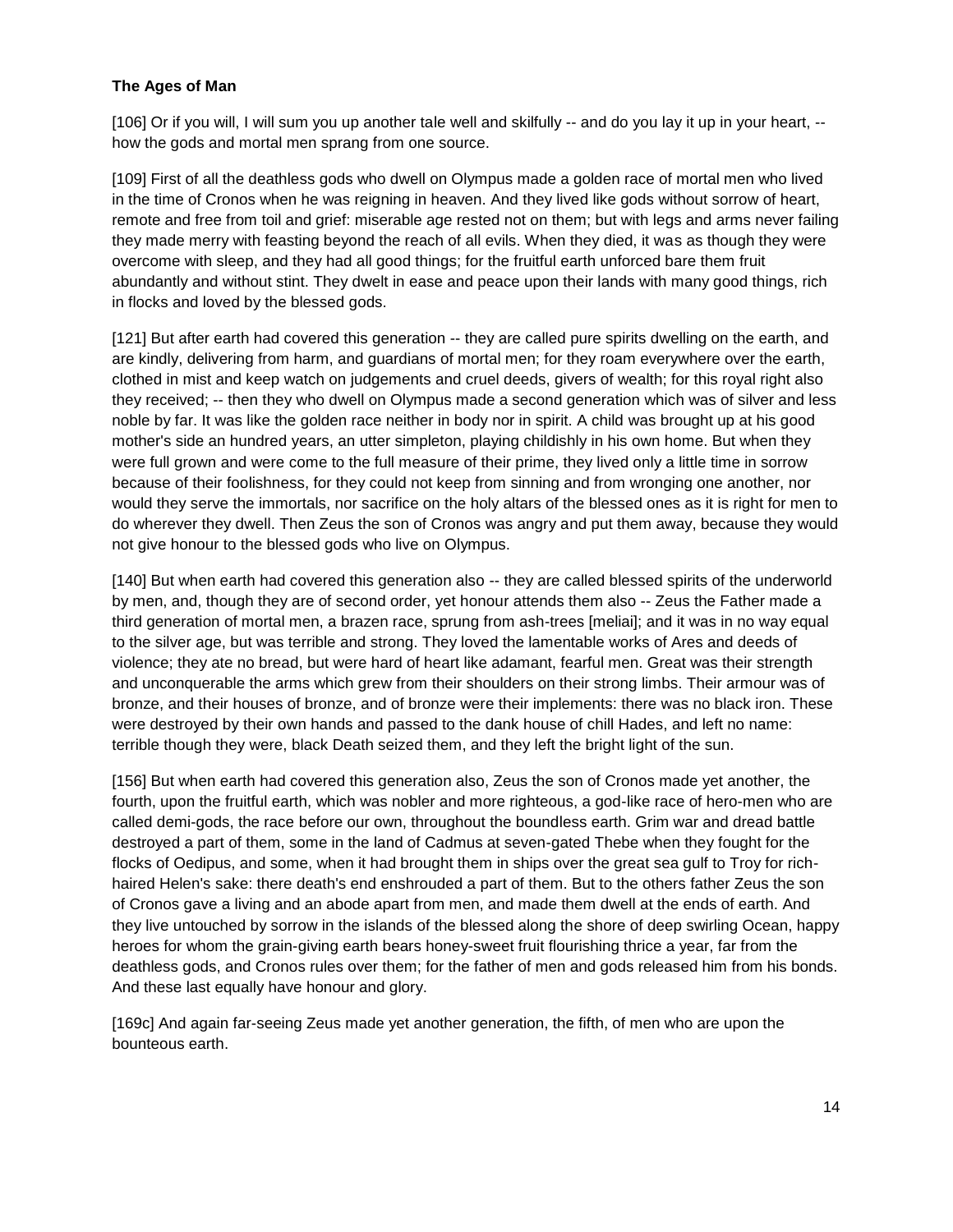[170] Thereafter, would that I were not among the men of the fifth generation, but either had died before or been born afterwards. For now truly is a race of iron, and men never rest from labour and sorrow by day, and from perishing by night; and the gods shall lay sore trouble upon them. But, notwithstanding, even these shall have some good mingled with their evils. And Zeus will destroy this race of mortal men also when they come to have grey hair on the temples at their birth. The father will not agree with his children, nor the children with their father, nor guest with his host, nor comrade with comrade; nor will brother be dear to brother as aforetime. Men will dishonour their parents as they grow quickly old, and will carp at them, chiding them with bitter words, hard-hearted they, not knowing the fear of the gods. They will not repay their aged parents the cost their nurture, for might shall be their right: and one man will sack another's city. There will be no favour for the man who keeps his oath or for the just or for the good; but rather men will praise the evil-doer and his violent dealing. Strength will be right and reverence will cease to be; and the wicked will hurt the worthy man, speaking false words against him, and will swear an oath upon them. Envy, foul-mouthed, delighting in evil, with scowling face, will go along with wretched men one and all. And then Aidos and Nemesis [shame of wrongdoing and indignation against the wrongdoer], with their sweet forms wrapped in white robes, will go from the wide-pathed earth and forsake mankind to join the company of the deathless gods: and bitter sorrows will be left for mortal men, and there will be no help against evil.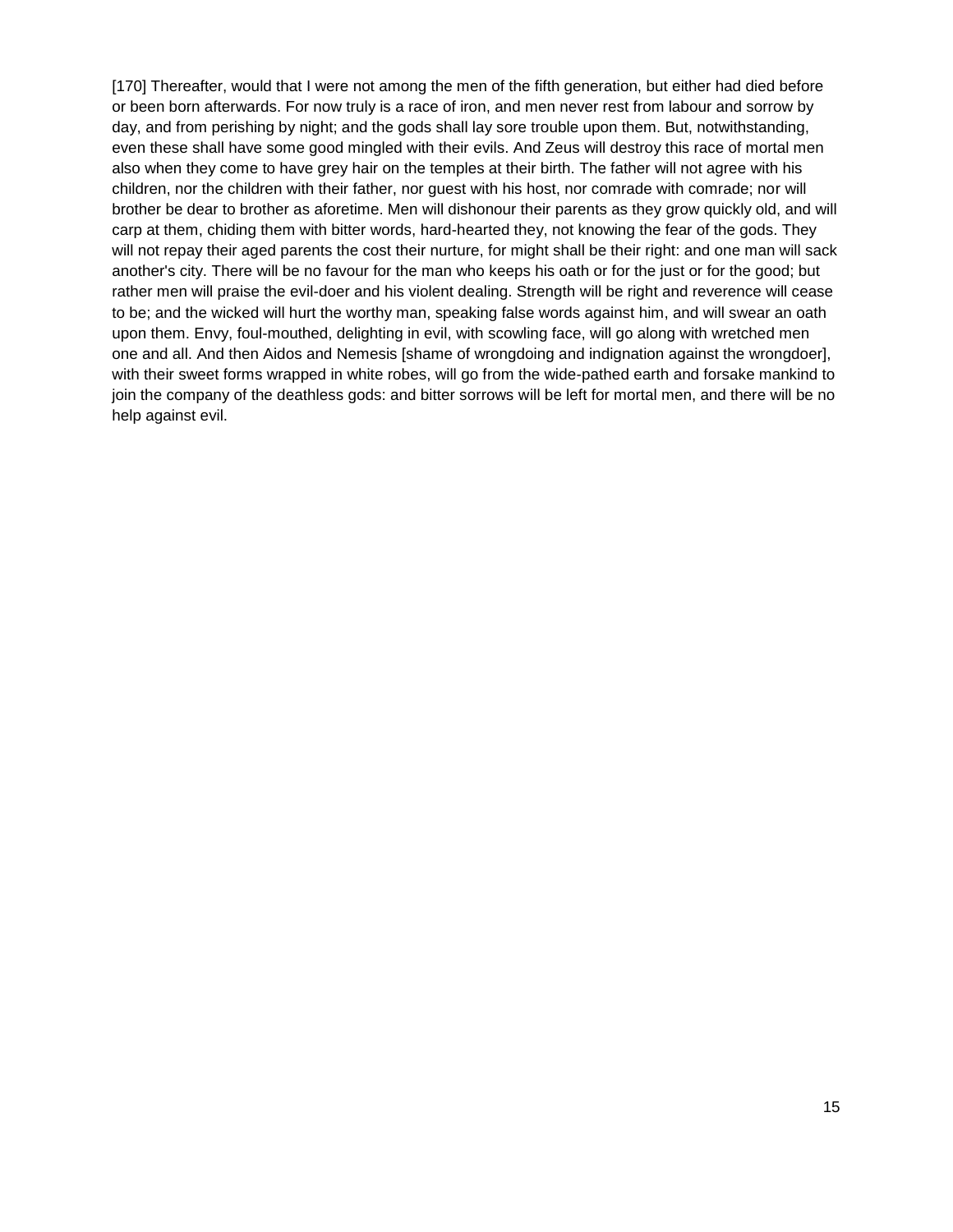# Minos and Theseus: The Minotaur, Theseus, Daedalus, and Icarus: accounts from Apollodorus and Ovid

**Apollodorus** (nothing is known of this author, though he is sometimes referred to as Pseudo-Apollodorus to distinguish him from Apollodorus of Alexandria. The *Bibliotheca* probably dates from 2<sup>nd</sup> century AD.) **Ovid** (Publius Ovidius Naso, wrote *Metamorphoses* around the time of his exile from Rome in 8 AD)

#### *First, we'll have the story from Apollodorus:*

#### **Apollodorus,** *Bibliotheca* **(***The Library***), Book 3: Minos and Pasiphae**

[3.1.3] Asterius [*King of Crete*] dying childless, Minos wished to reign over Crete, but his claim was opposed. So he alleged that he had received the kingdom from the gods, and in proof of it he said that whatever he prayed for would be done. And in sacrificing to Poseidon he prayed that a bull might appear from the depths, promising to sacrifice it when it appeared. Poseidon did send him up a fine bull, and Minos obtained the kingdom, but he sent the bull to the herds and sacrificed another.

[3.1.4] But angry at him for not sacrificing the bull, Poseidon made the animal savage, and contrived that Pasiphae [*Minos' wife*] should conceive a passion for it. In her love for the bull she found an accomplice in Daedalus, an architect, who had been banished from Athens for murder. He constructed a wooden cow on wheels, took it, hollowed it out in the inside, sewed it up in the hide of a cow which he had skinned, and set it in the meadow in which the bull used to graze. Then he introduced Pasiphae into it; and the bull came and coupled with it, as if it were a real cow. And she gave birth to Asterius, who was called the Minotaur [*meaning, "the bull of Minos"*]. He had the face of a bull, but the rest of him was human; and Minos, in compliance with certain oracles, shut him up and guarded him in the Labyrinth. Now the Labyrinth which Daedalus constructed was a chamber "that with its tangled windings perplexed the outward way." The story of the Minotaur, and Androgeus, and Phaedra, and Ariadne, I will tell hereafter in my account of Theseus.

[*Some Athenian athletes, jealous of his prowess at the Panathenaean games, killed Androgeus, a son of Minos. Minos waged a successful war against Athens and demanded from Athens, as a sign of their defeat, a tribute of 7 boys and 7 girls sent from Athens every ninth year. These youths were fed to the Minotaur.*]

#### **Apollodorus,** *Bibliotheca* **(***The Library***), Epitome: Theseus and the Minotaur**

[E.1.7] And he [*Theseus*] was numbered among those who were to be sent as the third tribute to the Minotaur; or, as some affirm, he offered himself voluntarily. And as the ship had a black sail, Aegeus charged his son, if he returned alive, to spread white sails on the ship.

[E.1.8] And when he came to Crete, Ariadne, daughter of Minos, being amorously disposed to him, offered to help him if he would agree to carry her away to Athens and have her to wife. Theseus having agreed on oath to do so, she besought Daedalus to disclose the way out of the labyrinth.

[E.1.9] And at his suggestion she gave Theseus a clue [*i.e., a ball of thread*] when he went in; Theseus fastened it to the door, and, drawing it after him, entered in. And having found the Minotaur in the last part of the labyrinth, he killed him by smiting him with his fists; and drawing the clue after him made his way out again. And by night he arrived with Ariadne and the children [*the Athenian youths sent as tribute but*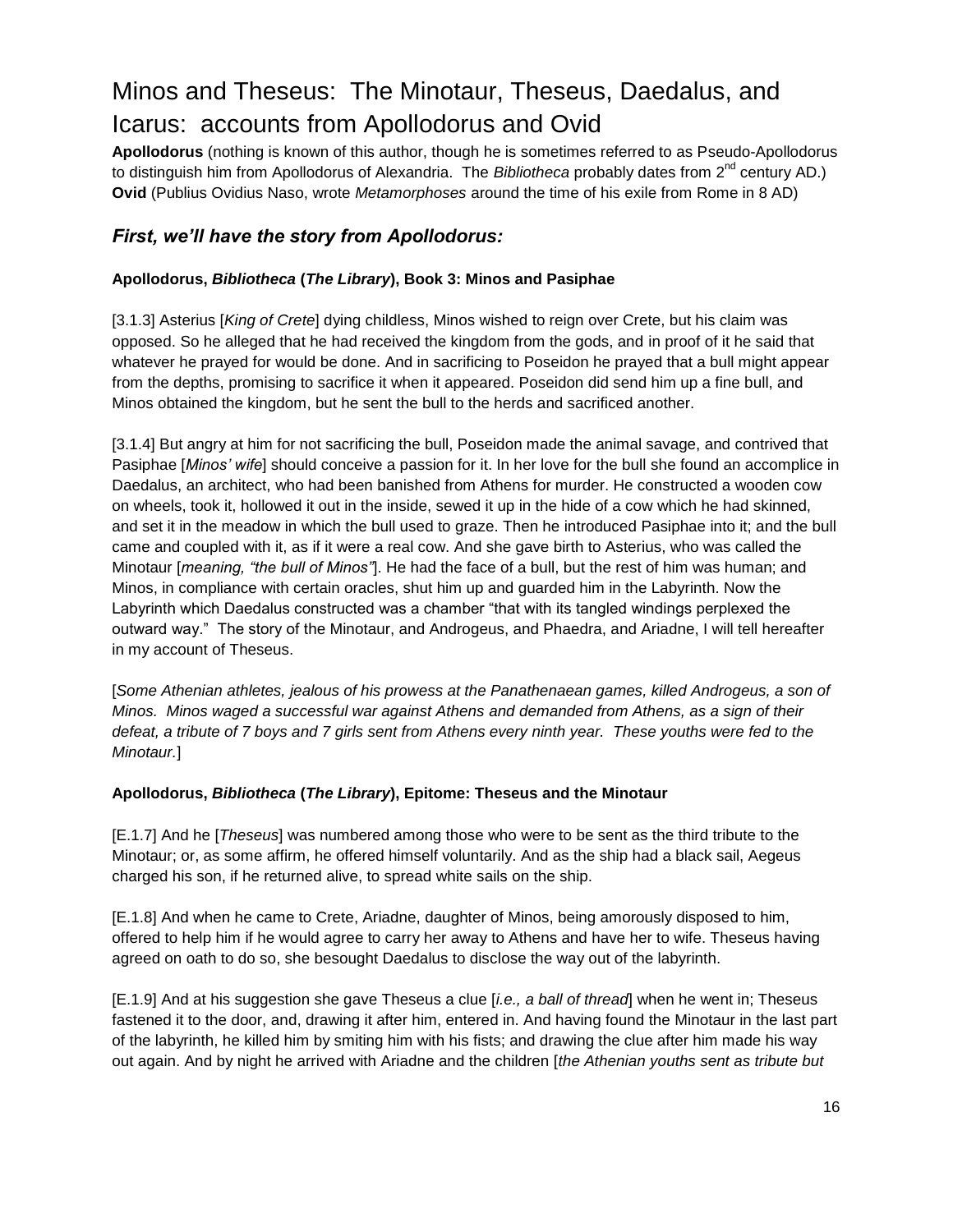*now freed by Theseus*] at Naxos. There Dionysus fell in love with Ariadne and carried her off; and having brought her to Lemnos he enjoyed her, and begat Thoas, Staphylus, Oenopion, and Peparethus.

[E.1.10] In his grief on account of Ariadne, Theseus forgot to spread white sails on his ship when he stood for port; and Aegeus, seeing from the acropolis the ship with a black sail, supposed that Theseus had perished; so he cast himself down and died.

[E.1.11] But Theseus succeeded to the sovereignty of Athens, and killed the sons of Pallas, fifty in number; likewise all who would oppose him were killed by him, and he got the whole government to himself.

#### **Daedalus and Icarus**

[E.1.12] On being apprised of the flight of Theseus and his company, Minos shut up the guilty Daedalus in the labyrinth, along with his son Icarus, who had been borne to Daedalus by Naucrate, a female slave of Minos. But Daedalus constructed wings for himself and his son, and enjoined his son, when he took to flight, neither to fly high, lest the glue should melt in the sun and the wings should drop off, nor to fly near the sea, lest the pinions should be detached by the damp.

[E.1.13] But the infatuated Icarus, disregarding his father's injunctions, soared ever higher, till, the glue melting, he fell into the sea called after him Icarian, and perished. But Daedalus made his way safely to Camicus in Sicily.

[E.1.14] And Minos pursued Daedalus, and in every country that he searched he carried a spiral shell and promised to give a great reward to him who should pass a thread through the shell, believing that by that means he should discover Daedalus. And having come to Camicus in Sicily, to the court of Cocalus, with whom Daedalus was concealed, he showed the spiral shell. Cocalus took it, and promised to thread it, and gave it to Daedalus;

[E.1.15] and Daedalus fastened a thread to an ant, and, having bored a hole in the spiral shell, allowed the ant to pass through it. But when Minos found the thread passed through the shell, he perceived that Daedalus was with Cocalus, and at once demanded his surrender. Cocalus promised to surrender him, and made an entertainment for Minos; but after his bath Minos was undone by the daughters of Cocalus; some say, however, that he died through being drenched with boiling water.

#### *Now Ovid will tell this tale. Keep an eye out for any differences.*

#### **Ovid,** *Metamorphoses***, Book VIII.152-182: The Minotaur, Theseus, and Ariadne**

When [Minos](about:blank) reached [Cretan](about:blank) soil he paid his dues to [Jove](about:blank) [*in honor of success in war against King Nisus*], with the sacrifice of a hundred bulls, and hung up his war trophies to adorn the palace. The scandal concerning his family grew, and the queen's unnatural adultery was evident from the birth of a strange hybrid monster. Minos resolved to remove this shame, the [Minotaur,](about:blank) from his house, and hide it away in a labyrinth with blind passageways. [Daedalus,](about:blank) celebrated for his skill in architecture, laid out the design, and confused the clues to direction, and led the eye into a tortuous maze, by the windings of alternating paths. No differently from the way in which the watery [Maeander](about:blank) deludes the sight, flowing backwards and forwards in its changeable course, through the meadows of [Phrygia,](about:blank) facing the running waves advancing to meet it, now directing its uncertain waters towards its source, now towards the open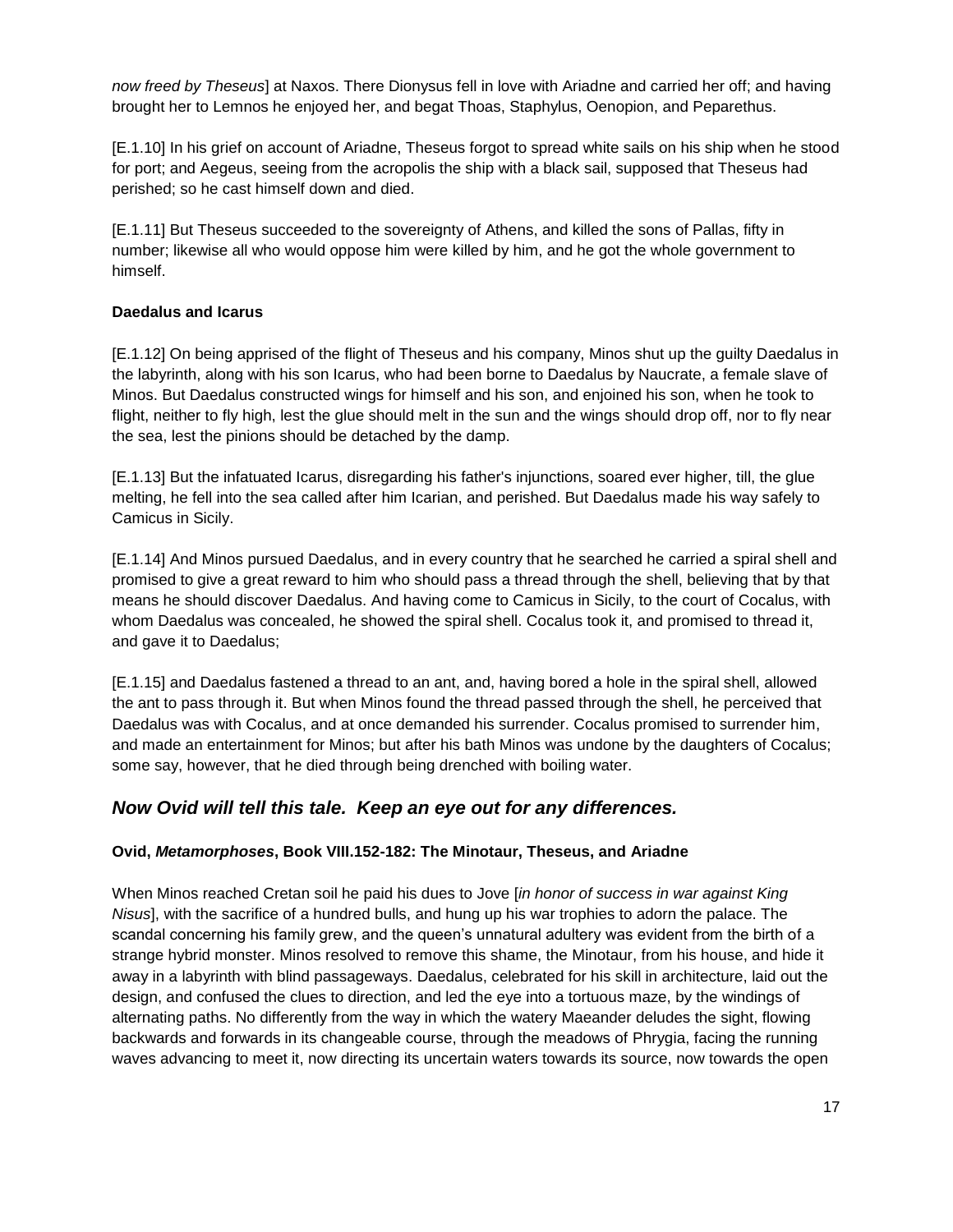sea: so Daedalus made the endless pathways of the maze, and was scarcely able to recover the entrance himself: the building was as deceptive as that.

In there, Minos walled up the twin form of bull and man, and twice nourished it on [Athenian](about:blank) blood, but the third repetition of the nine-year tribute by lot, caused the monster's downfall. When, through the help of the virgin princess, [Ariadne,](about:blank) by rewinding the thread, [Theseus,](about:blank) son of [Aegeus,](about:blank) won his way back to the elusive threshold, that no one had previously regained, he immediately set sail for [Dia,](about:blank) stealing the daughter of Minos away with him, then cruelly abandoned his companion on that shore. Deserted and weeping bitterly, as she was, [Bacchus-Liber](about:blank) brought her help and comfort. So that she might shine among the eternal stars, he took the crown from her forehead, and set it in the sky. It soared through the rarified air, and as it soared its jewels changed to bright fires, and took their place, retaining the appearance of a crown, as the [Corona Borealis,](about:blank) between the kneeling [Hercules](about:blank) and the head of the serpent that [Ophiuchus](about:blank) holds.

#### **Book VIII.183-235 Daedalus and Icarus**

Meanwhile [Daedalus,](about:blank) hating [Crete,](about:blank) and his long exile, and filled with a desire to stand on his native soil, was imprisoned by the waves. 'He may thwart our escape by land or sea' he said 'but the sky is surely open to us: we will go that way: [Minos](about:blank) rules everything but he does not rule the heavens'. So saying he applied his thought to new invention and altered the natural order of things. He laid down lines of feathers, beginning with the smallest, following the shorter with longer ones, so that you might think they had grown like that, on a slant. In that way, long ago, the rustic pan-pipes were graduated, with lengthening reeds. Then he fastened them together with thread at the middle, and bees'-wax at the base, and, when he had arranged them, he flexed each one into a gentle curve, so that they imitated real bird's wings. His son, [Icarus,](about:blank) stood next to him, and, not realising that he was handling things that would endanger him, caught laughingly at the down that blew in the passing breeze, and softened the yellow bees'-wax with his thumb, and, in his play, hindered his father's marvellous work.

When he had put the last touches to what he had begun, the artificer balanced his own body between the two wings and hovered in the moving air. He instructed the boy as well, saying ‗Let me warn you, Icarus, to take the middle way, in case the moisture weighs down your wings, if you fly too low, or if you go too high, the sun scorches them. Travel between the extremes. And I order you not to aim towards [Boötes,](about:blank) the Herdsman, or [Helice,](about:blank) the [Great Bear,](about:blank) or towards the drawn sword of [Orion:](about:blank) take the course I show you!' At the same time as he laid down the rules of flight, he fitted the newly created wings on the boy's shoulders. While he worked and issued his warnings the ageing man's cheeks were wet with tears: the father's hands trembled.

He gave a never to be repeated kiss to his son, and lifting upwards on his wings, flew ahead, anxious for his companion, like a bird, leading her fledglings out of a nest above, into the empty air. He urged the boy to follow, and showed him the dangerous art of flying, moving his own wings, and then looking back at his son. Some angler catching fish with a quivering rod, or a shepherd leaning on his crook, or a ploughman resting on the handles of his plough, saw them, perhaps, and stood there amazed, believing them to be gods able to travel the sky.

And now [Samos,](about:blank) sacred to [Juno,](about:blank) lay ahead to the left [\(Delos](about:blank) and [Paros](about:blank) were behind them), [Lebinthos,](about:blank) and [Calymne,](about:blank) rich in honey, to the right, when the boy began to delight in his daring flight, and abandoning his guide, drawn by desire for the heavens, soared higher. His nearness to the devouring sun softened the fragrant wax that held the wings: and the wax melted: he flailed with bare arms, but losing his oar-like wings, could not ride the air. Even as his mouth was crying his father's name, it vanished into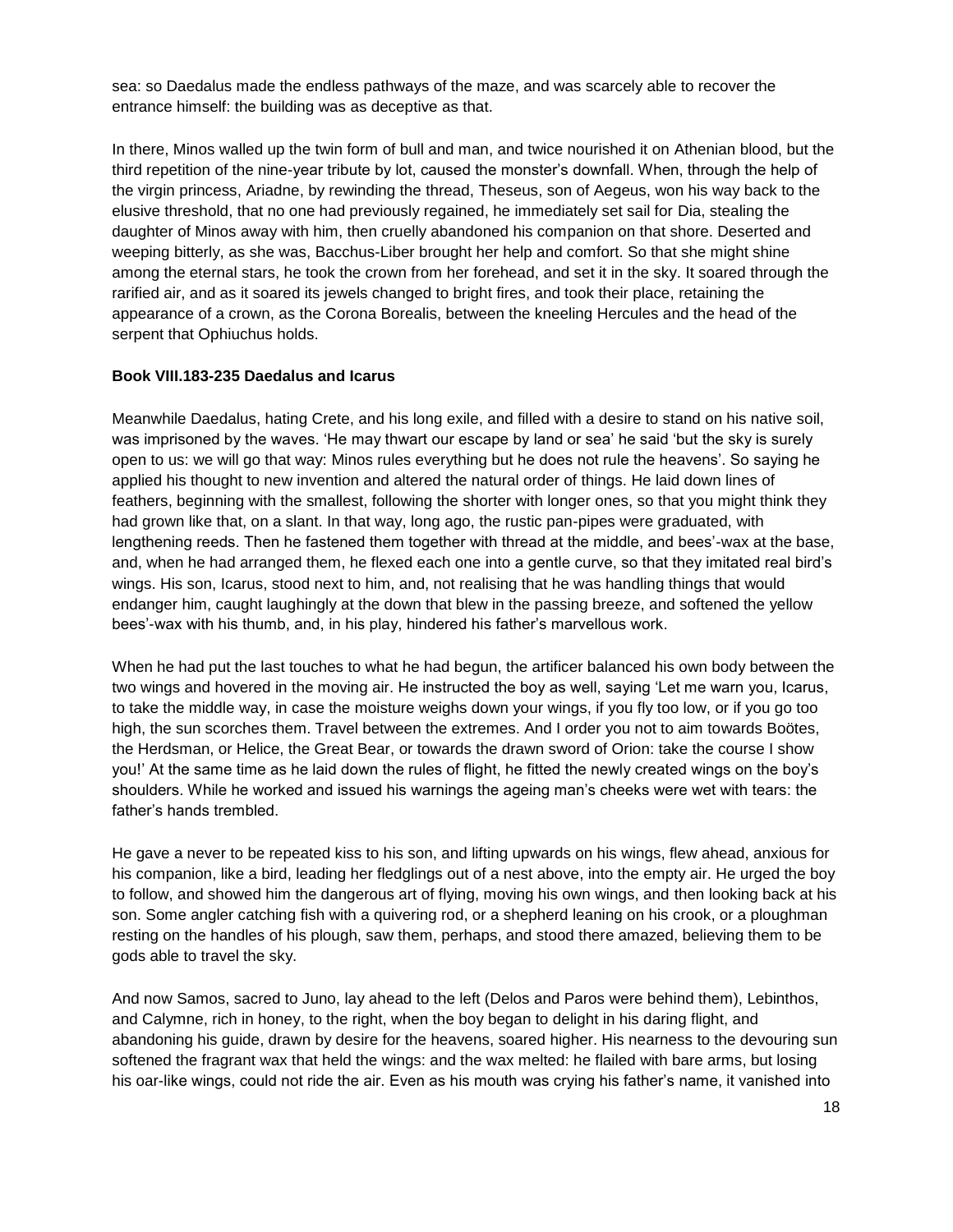the dark blue sea, the Icarian Sea, called after him. The unhappy father, now no longer a father, shouted 'Icarus, Icarus where are you? Which way should I be looking, to see you?' 'Icarus' he called again. Then he caught sight of the feathers on the waves, and cursed his inventions. He laid the body to rest, in a tomb, and the island was named Icaria after his buried child.

#### **Bk VIII.236-259 The death of Talos**

As he was consigning his unfortunate son to the grave, a noisy partridge poked its head out from a muddy ditch, and, called, cackling joyfully, with whirring wings. It was the only one of its kind, not seen in previous years, and only recently made a bird, as a lasting reproach to you, Daedalus. Your sister, Perdix, oblivious to the fates, sent you her son, Talus, to be taught: twelve years old, his mind ready for knowledge. Indeed, the child, studying the spine of a fish, took it as a model, and cut continuous teeth out of sharp metal, inventing the use of the saw. He was also the first to pivot two iron arms on a pin, so that, with the arms at a set distance, one part could be fixed, and the other sweep out a circle. Daedalus was jealous, and hurled the boy headlong from Minerva's sacred citadel, claiming that he had fallen. But Pallas Minerva, who favours those with quick minds, caught him, and turned him into the partridge, masking him with feathers in mid-air. His inborn energy was transferred to swift wings and feet, and he kept his mother's name, Perdix, from before. But the bird does not perch above the ground, and does not make its nest on branches or on high points, but flies low on whirring wings over the soil, and lays its eggs in a sheltered place.

Now [Sicily,](about:blank) the land of Mount [Etna,](about:blank) held the weary [Daedalus,](about:blank) and King [Cocalus,](about:blank) regarded as peacable, had taken up arms, against [Minos,](about:blank) in defence of the suppliant [*i.e., Daedalus, fleeing from Minos*]: and thanks to [Theseus, Athens](about:blank) now had ceased to pay [Crete](about:blank) the sorrowful levy. The temple was wreathed with flowers, and the Athenians called out to warlike [Minerva,](about:blank) to [Jupiter](about:blank) and to the other gods, honouring them with gifts, and the blood of sacrificial offerings, and the contents of their incense-boxes. Farwandering fame had spread the name of Theseus through all the cities of the [Argolis,](about:blank) and the peoples inhabiting wealthy [Achaia](about:blank) begged for his help in their great trouble, and [Calydon,](about:blank) as a suppliant, despite having [Meleager,](about:blank) asked his help, with anxious prayers.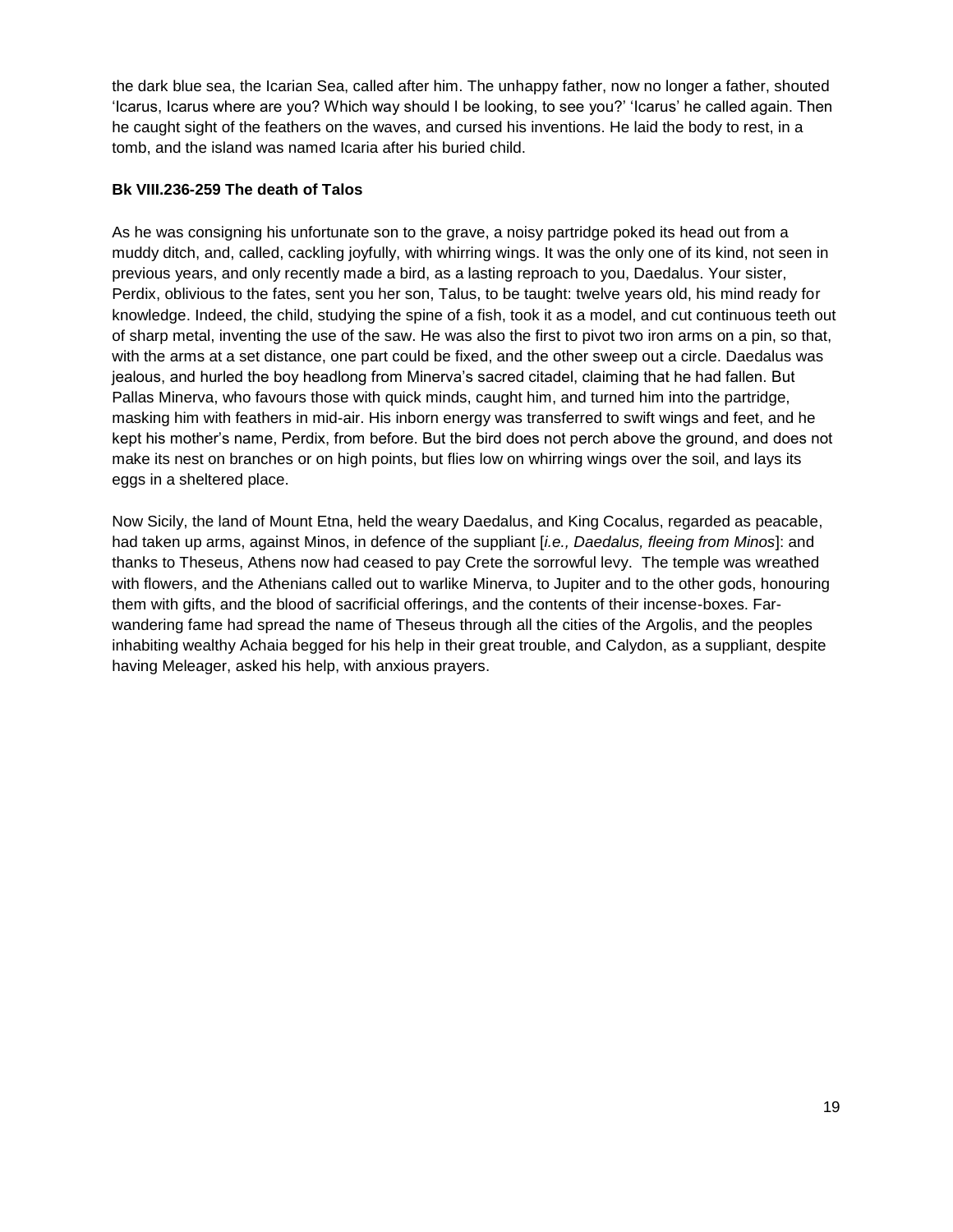# Perseus, Medusa, and Andromeda: From *Bibliotheca* II.4

Apollodorus

[2.4.1] When Acrisius inquired of the oracle how he should get male children, the god said that his daughter would give birth to a son who would kill him. Fearing that, Acrisius built a brazen chamber underground and there guarded Danae. However, she was seduced, as some say, by Proetus, whence arose the quarrel between them; but some say that Zeus had intercourse with her in the shape of a stream of gold which poured through the roof into Danae's lap. When Acrisius afterwards learned that she had got a child Perseus, he would not believe that she had been seduced by Zeus, and putting his daughter with the child in a chest, he cast it into the sea. The chest was washed ashore on Seriphus, and Dictys took up the boy and reared him.

[2.4.2] Polydectes, brother of Dictys, was then king of Seriphus and fell in love with Danae, but could not get access to her, because Perseus was grown to man's estate. So he called together his friends, including Perseus, under the pretext of collecting contributions towards a wedding gift for Hippodamia, daughter of Oenomaus. Now Perseus having declared that he would not stick even at the Gorgon's head, Polydectes required the others to furnish horses, and not getting horses from Perseus ordered him to bring the Gorgon's head. So under the guidance of Hermes and Athena he made his way to the daughters of Phorcus, to wit, Enyo, Pephredo, and Dino; for Phorcus had them by Ceto, and they were sisters of the Gorgons, and old women from their birth. The three had but one eye and one tooth, and these they passed to each other in turn. Perseus got possession of the eye and the tooth, and when they asked them back, he said he would give them up if they would show him the way to the nymphs. Now these nymphs had winged sandals and the *kibisis*, which they say was a wallet.

They had also the cap <of Hades>. When the Phorcides had shown him the way, he gave them back the tooth and the eye, and coming to the nymphs got what he wanted. So he slung the wallet (*kibisis*) about him, fitted the sandals to his ankles, and put the cap on his head. Wearing it, he saw whom he pleased, but was not seen by others. And having received also from Hermes an adamantine sickle he flew to the ocean and caught the Gorgons asleep. They were Stheno, Euryale, and Medusa. Now Medusa alone was mortal; for that reason Perseus was sent to fetch her head. But the Gorgons had heads twined about with the scales of dragons, and great tusks like swine's, and brazen hands, and golden wings, by which they flew; and they turned to stone such as beheld them. So Perseus stood over them as they slept, and while Athena guided his hand and he looked with averted gaze on a brazen shield, in which he beheld the image of the Gorgon, he beheaded her. When her head was cut off, there sprang from the Gorgon the winged horse Pegasus and Chrysaor, the father of Geryon; these she had by Poseidon.

[2.4.3] So Perseus put the head of Medusa in the wallet (*kibisis*) and went back again; but the Gorgons started up from their slumber and pursued Perseus: but they could not see him on account of the cap, for he was hidden by it.

Being come to Ethiopia, of which Cepheus was king, he found the king's daughter Andromeda set out to be the prey of a sea monster. For Cassiopeia, the wife of Cepheus, vied with the Nereids in beauty and boasted to be better than them all; hence the Nereids were angry, and Poseidon, sharing their wrath, sent a flood and a monster to invade the land. But Ammon having predicted deliverance from the calamity if Cassiopeia's daughter Andromeda were exposed as a prey to the monster, Cepheus was compelled by the Ethiopians to do it, and he bound his daughter to a rock. When Perseus beheld her, he loved her and promised Cepheus that he would kill the monster, if he would give him the rescued damsel to wife. These terms having been sworn to, Perseus withstood and slew the monster and released Andromeda.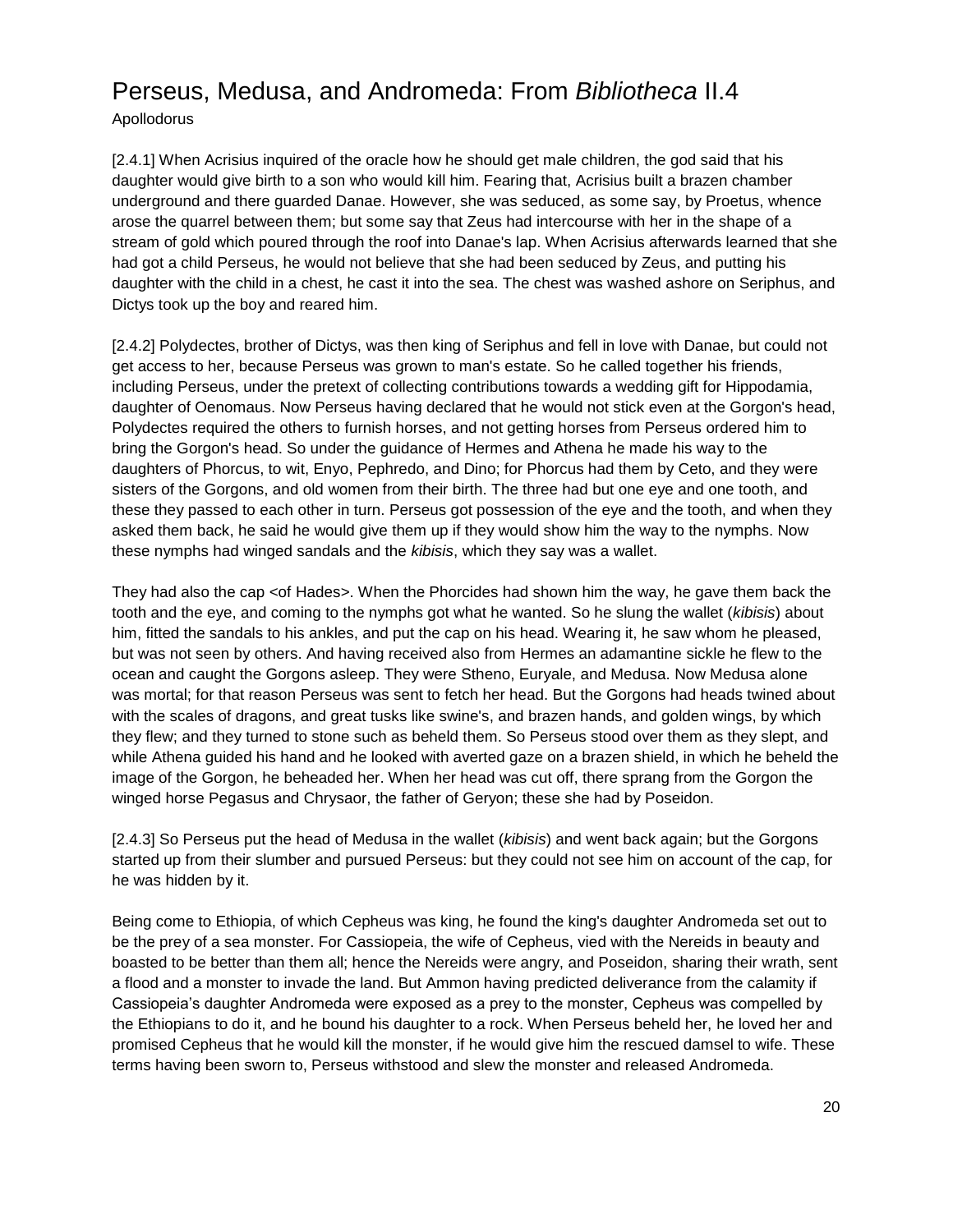However, Phineus, who was a brother of Cepheus, and to whom Andromeda had been first betrothed, plotted against him; but Perseus discovered the plot, and by showing the Gorgon turned him and his fellow conspirators at once into stone. And having come to Seriphus he found that his mother and Dictys had taken refuge at the altars on account of the violence of Polydectes; so he entered the palace, where Polydectes had gathered his friends, and with averted face he showed the Gorgon's head; and all who beheld it were turned to stone, each in the attitude which he happened to have struck. Having appointed Dictys king of Seriphus, he gave back the sandals and the wallet (kibisis) and the cap to Hermes, but the Gorgon's head he gave to Athena. Hermes restored the aforesaid things to the nymphs and Athena inserted the Gorgon's head in the middle of her shield. But it is alleged by some that Medusa was beheaded for Athena's sake; and they say that the Gorgon was fain to match herself with the goddess even in beauty.

[2.4.4] Perseus hastened with Danae and Andromeda to Argos in order that he might behold Acrisius. But he, learning of this and dreading the oracle, forsook Argos and departed to the Pelasgian land. Now Teutamides, king of Larissa, was holding athletic games in honor of his dead father, and Perseus came to compete. He engaged in the pentathlum, but in throwing the quoit he struck Acrisius on the foot and killed him instantly. Perceiving that the oracle was fulfilled, he buried Acrisius outside the city, and being ashamed to return to Argos to claim the inheritance of him who had died by his hand, he went to Megapenthes, son of Proetus, at Tiryns and effected an exchange with him, surrendering Argos into his hands. So Megapenthes reigned over the Argives, and Perseus reigned over Tiryns, after fortifying also Midea and Mycenae.

[2.4.5] And he had sons by Andromeda: before he came to Greece he had Perses, whom he left behind with Cepheus (and from him it is said that the kings of Persia are descended); and in Mycenae he had Alcaeus and Sthenelus and Heleus and Mestor and Electryon, and a daughter Gorgophone, whom Perieres married.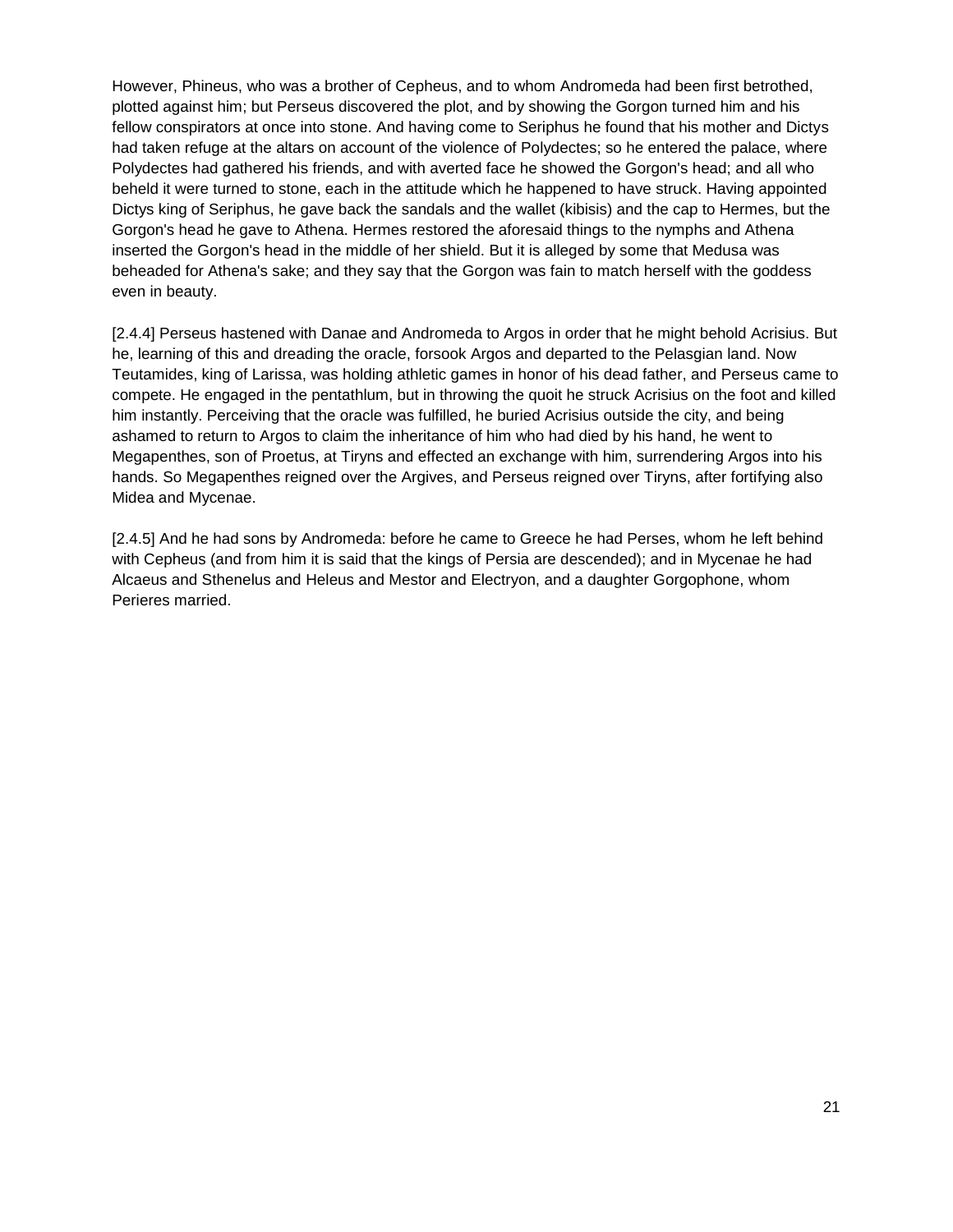# Jason, the Argonauts, Medea, and the Golden Fleece: from *Bibliotheca*

Apollodorus (1<sup>st</sup>-2<sup>nd</sup> century AD)

[1.9.16] Aeson, son of Cretheus, had a son Jason by Polymede, daughter of Autolycus. Now Jason dwelt in Iolcus, of which Pelias was king after Cretheus. But when Pelias consulted the oracle concerning the kingdom, the god warned him to beware of the man with a single sandal. At first the king understood not the oracle, but afterwards he apprehended it. For when he was offering a sacrifice at the sea to Poseidon, he sent for Jason, among many others, to participate in it. Now Jason loved husbandry and therefore abode in the country, but he hastened to the sacrifice, and in crossing the river Anaurus he lost a sandal in the stream and landed with only one. When Pelias saw him, he bethought him of the oracle, and going up to Jason asked him what, supposing he had the power, he would do if he had received an oracle that he should be murdered by one of the citizens. Jason answered, whether at haphazard or instigated by the angry Hera in order that Medea should prove a curse to Pelias, who did not honor Hera, "I would command him," said he, "to bring the Golden Fleece." No sooner did Pelias hear that than he bade him go in quest of the fleece. Now it was at Colchis in a grove of Ares, hanging on an oak and guarded by a sleepless dragon.

Sent to fetch the fleece, Jason called in the help of Argus, son of Phrixus; and Argus, by Athena's advice, built a ship of fifty oars named Argo after its builder; and at the prow Athena fitted in a speaking timber from the oak of Dodona. When the ship was built, and he inquired of the oracle, the god gave him leave to assemble the nobles of Greece and sail away. And those who assembled were as follows: Tiphys, son of Hagnias, who steered the ship; Orpheus, son of Oeagrus; Zetes and Calais, sons of Boreas; Castor and Pollux, sons of Zeus; Telamon and Peleus, sons of Aeacus; Hercules, son of Zeus; Theseus, son of Aegeus; Idas and Lynceus, sons of Aphareus; Amphiaraus, son of Oicles; Caeneus, son of Coronus; Palaemon, son of Hephaestus or of Aetolus; Cepheus, son of Aleus; Laertes son of Arcisius; Autolycus, son of Hermes; Atalanta, daughter of Schoeneus; Menoetius, son of Actor; Actor, son of Hippasus; Admetus, son of Pheres; Acastus, son of Pelias; Eurytus, son of Hermes; Meleager, son of Oeneus; Ancaeus, son of Lycurgus; Euphemus, son of Poseidon; Poeas, son of Thaumacus; Butes, son of Teleon; Phanus and Staphylus, sons of Dionysus; Erginus, son of Poseidon; Periclymenus, son of Neleus; Augeas, son of the Sun; Iphiclus, son of Thestius; Argus, son of Phrixus; Euryalus, son of Mecisteus; Peneleos, son of Hippalmus; Leitus, son of Alector; Iphitus, son of Naubolus; Ascalaphus and Ialmenus, sons of Ares; Asterius, son of Cometes; Polyphemus, son of Elatus.

*(The Argonauts have numerous episodic adventures on the way to Colchis. Hercules and Polyphemus left the expedition on the island of Mysia [according to Apollodorus and some of his sources, though he tells us that other sources report that Hercules stayed with Jason to Colchis]. We'll pick up the story with the story of their encounter with Phineas.)*

[1.9.21] Thence they put to sea and came to land at Salmydessus in Thrace, where dwelt Phineus, a seer who had lost the sight of both eyes. Some say he was a son of Agenor, but others that he was a son of Poseidon, and he is variously alleged to have been blinded by the gods for foretelling men the future; or by Boreas and the Argonauts because he blinded his own sons at the instigation of their stepmother; or by Poseidon, because he revealed to the children of Phrixus how they could sail from Colchis to Greece. The gods also sent the Harpies to him. These were winged female creatures, and when a table was laid for Phineus, they flew down from the sky and snatched up most of the victuals, and what little they left stank so that nobody could touch it. When the Argonauts would have consulted him about the voyage, he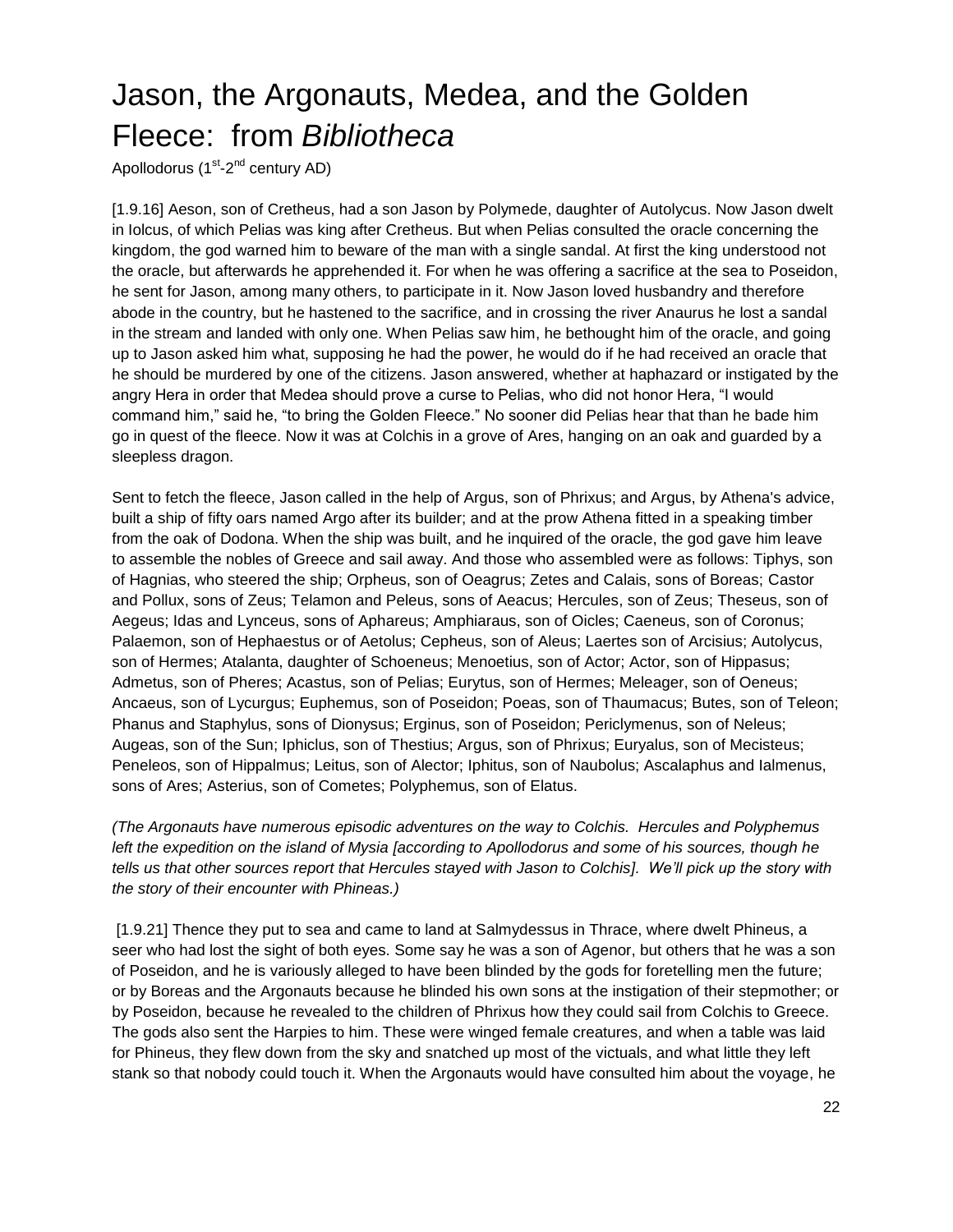said that he would advise them about it if they would rid him of the Harpies. So the Argonauts laid a table of viands beside him, and the Harpies with a shriek suddenly pounced down and snatched away the food. When Zetes and Calais, the sons of Boreas, saw that, they drew their swords and, being winged, pursued them through the air. Now it was fated that the Harpies should perish by the sons of Boreas, and that the sons of Boreas should die when they could not catch up a fugitive. So the Harpies were pursued and one of them fell into the river Tigres in Peloponnese, the river that is now called Harpys after her; some call her Nicothoe, but others Aellopus. But the other, named Ocypete or, according to others, Ocythoe ( but Hesiod calls her Ocypode) fled by the Propontis till she came to the Echinadian Islands, which are now called Strophades after her; for when she came to them she turned (estraphe) and being at the shore fell for very weariness with her pursuer. But Apollonius in the Argonautica says that the Harpies were pursued to the Strophades Islands and suffered no harm, having sworn an oath that they would wrong Phineus no more.

[1.9.22] Being rid of the Harpies, Phineus revealed to the Argonauts the course of their voyage, and advised them about the Clashing Rocks in the sea. These were huge cliffs, which, dashed together by the force of the winds, closed the sea passage. Thick was the mist that swept over them, and loud the crash, and it was impossible for even the birds to pass between them. So he told them to let fly a dove between the rocks, and, if they saw it pass safe through, to thread the narrows with an easy mind, but if they saw it perish, then not to force a passage. When they heard that, they put to sea, and on nearing the rocks let fly a dove from the prow, and as she flew the clash of the rocks nipped off the tip of her tail. So, waiting till the rocks had recoiled, with hard rowing and the help of Hera, they passed through, the extremity of the ship's ornamented poop being shorn away right round. Henceforth the Clashing Rocks stood still; for it was fated that, so soon as a ship had made the passage, they should come to rest completely.

[1.9.23] The Argonauts now arrived among the Mariandynians, and there King Lycus received them kindly. There died Idmon the seer of a wound inflicted by a boar; and there too died Tiphys, and Ancaeus undertook to steer the ship.

And having sailed past the Thermodon and the Caucasus they came to the river Phasis, which is in the Colchian land. When the ship was brought into port, Jason repaired to Aeetes, and setting forth the charge laid on him by Pelias invited him to give him the fleece. The other promised to give it if singlehanded he would yoke the brazen-footed bulls. These were two wild bulls that he had, of enormous size, a gift of Hephaestus; they had brazen feet and puffed fire from their mouths. These creatures Aeetes ordered him to yoke and to sow dragon's teeth; for he had got from Athena half of the dragon's teeth which Cadmus sowed in Thebes. While Jason puzzled how he could yoke the bulls, Medea conceived a passion for him; now she was a witch, daughter of Aeetes and Idyia, daughter of Ocean. And fearing lest he might be destroyed by the bulls, she, keeping the thing from her father, promised to help him to yoke the bulls and to deliver to him the fleece, if he would swear to have her to wife and would take her with him on the voyage to Greece. When Jason swore to do so, she gave him a drug with which she bade him anoint his shield, spear, and body when he was about to yoke the bulls; for she said that, anointed with it, he could for a single day be harmed neither by fire nor by iron. And she signified to him that, when the teeth were sown, armed men would spring up from the ground against him; and when he saw a knot of them he was to throw stones into their midst from a distance, and when they fought each other about that, he was taken to kill them. On hearing that, Jason anointed himself with the drug, and being come to the grove of the temple he sought the bulls, and though they charged him with a flame of fire, he yoked them. And when he had sowed the teeth, there rose armed men from the ground; and where he saw several together, he pelted them unseen with stones, and when they fought each other he drew near and slew them. But though the bulls were yoked, Aeetes did not give the fleece; for he wished to burn down the Argo and kill the crew. But before he could do so, Medea brought Jason by night to the fleece, and having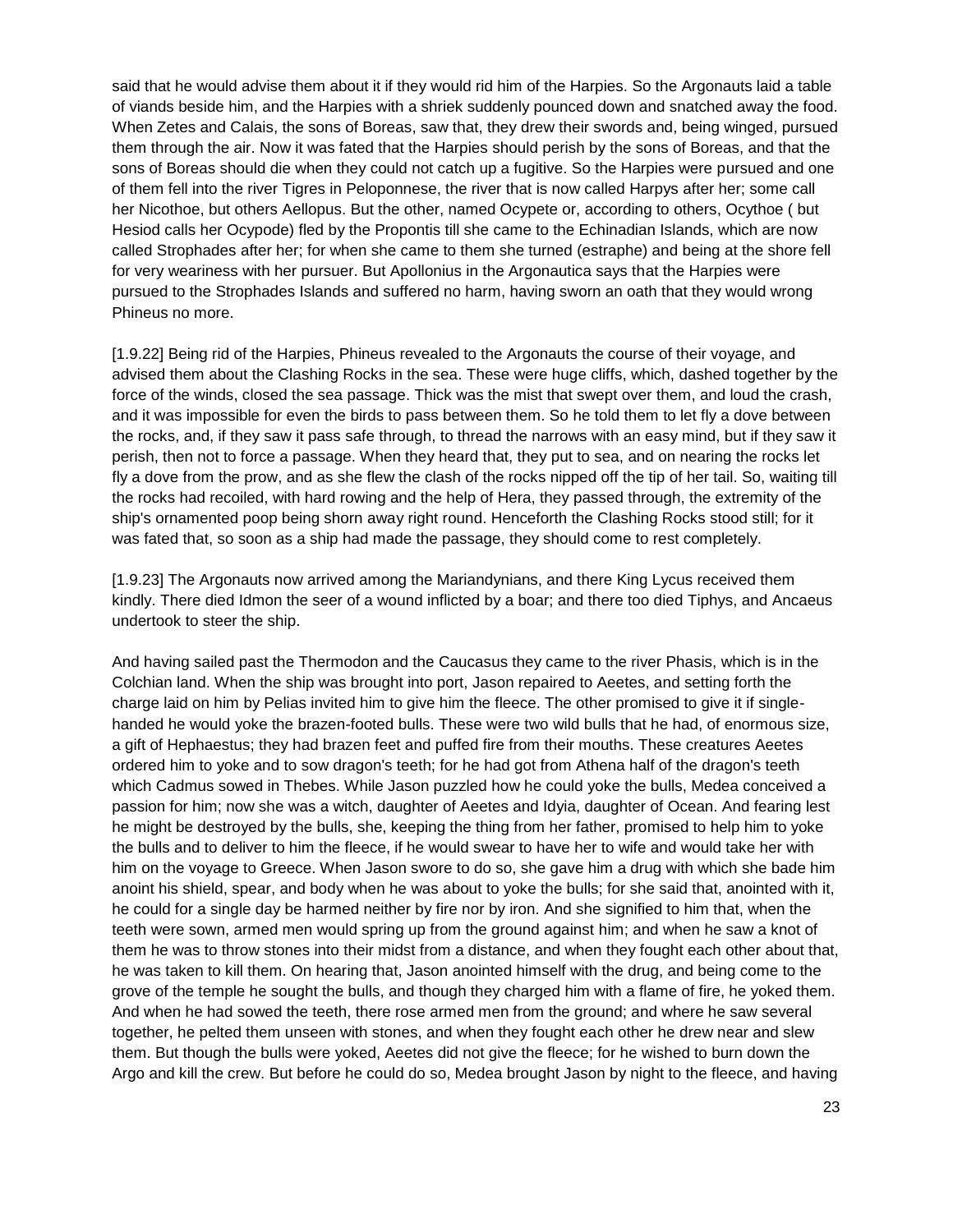lulled to sleep by her drugs the dragon that guarded it, she possessed herself of the fleece and in Jason's company came to the Argo. She was attended, too, by her brother Apsyrtus. And with them the Argonauts put to sea by night.

[1.9.24] When Aeetes discovered the daring deeds done by Medea, he started off in pursuit of the ship; but when she saw him near, Medea murdered her brother and cutting him limb from limb threw the pieces into the deep. Gathering the child's limbs, Aeetes fell behind in the pursuit; wherefore he turned back, and, having buried the rescued limbs of his child, he called the place Tomi. But he sent out many of the Colchians to search for the Argo, threatening that, if they did not bring Medea to him, they should suffer the punishment due to her; so they separated and pursued the search in divers places.

When the Argonauts were already sailing past the Eridanus river, Zeus sent a furious storm upon them, and drove them out of their course, because he was angry at the murder of Apsyrtus. And as they were sailing past the Apsyrtides Islands, the ship spoke, saying that the wrath of Zeus would not cease unless they journeyed to Ausonia and were purified by Circe for the murder of Apsyrtus. So when they had sailed past the Ligurian and Celtic nations and had voyaged through the Sardinian Sea, they skirted Tyrrhenia and came to Aeaea, where they supplicated Circe and were purified.

[1.9.25] And as they sailed past the Sirens, Orpheus restrained the Argonauts by chanting a countermelody. Butes alone swam off to the Sirens, but Aphrodite carried him away and settled him in Lilybaeum.

After the Sirens, the ship encountered Charybdis and Scylla and the Wandering Rocks, above which a great flame and smoke were seen rising. But Thetis with the Nereids steered the ship through them at the summons of Hera.

Having passed by the Island of Thrinacia, where are the kine [cows] of the Sun, they came to Corcyra, the island of the Phaeacians, of which Alcinous was king. But when the Colchians could not find the ship, some of them settled at the Ceraunian mountains, and some journeyed to Illyria and colonized the Apsyrtides Islands. But some came to the Phaeacians, and finding the Argo there, they demanded of Alcinous that he should give up Medea. He answered, that if she already knew Jason, he would give her to him, but that if she were still a maid he would send her away to her father. However, Arete, wife of Alcinous, anticipated matters by marrying Medea to Jason; hence the Colchians settled down among the Phaeacians and the Argonauts put to sea with Medea.

[1.9.26] Sailing by night they encountered a violent storm, and Apollo, taking his stand on the Melantian ridges, flashed lightning down, shooting a shaft into the sea. Then they perceived an island close at hand, and anchoring there they named it Anaphe, because it had loomed up (*anaphanenai*) unexpectedly. So they founded an altar of Radiant Apollo, and having offered sacrifice they betook them to feasting; and twelve handmaids, whom Arete had given to Medea, jested merrily with the chiefs; whence it is still customary for the women to jest at the sacrifice.

Putting to sea from there, they were hindered from touching at Crete by Talos. Some say that he was a man of the Brazen Race [i.e., people made of bronze], others that he was given to Minos by Hephaestus; he was a brazen man, but some say that he was a bull. He had a single vein extending from his neck to his ankles, and a bronze nail was rammed home at the end of the vein. This Talos kept guard, running round the island thrice every day; wherefore, when he saw the Argo standing inshore, he pelted it as usual with stones. His death was brought about by the wiles of Medea, whether, as some say, she drove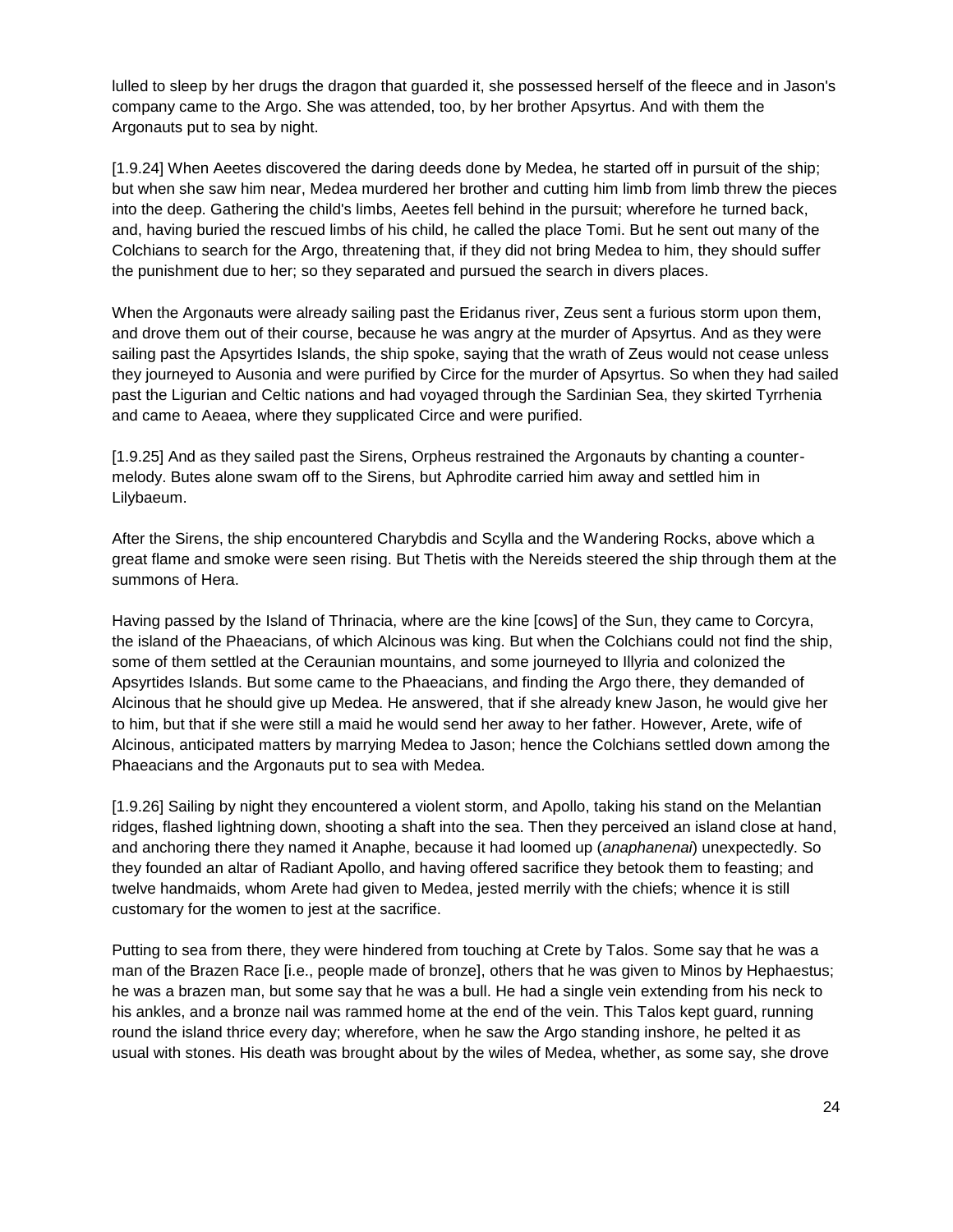him mad by drugs, or, as others say, she promised to make him immortal and then drew out the nail, so that all the ichor gushed out and he died. But some say that Poeas shot him dead in the ankle.

After tarrying a single night there they put in to Aegina to draw water, and a contest arose among them concerning the drawing of the water. Thence they sailed betwixt Euboea and Locris and came to Iolcus, having completed the whole voyage in four months.

[1.9.27] Now Pelias, despairing of the return of the Argonauts, would have killed Aeson; but he requested to be allowed to take his own life, and in offering a sacrifice drank freely of the bull's blood and died. And Jason's mother cursed Pelias and hanged herself, leaving behind an infant son Promachus; but Pelias slew even the son whom she had left behind. On his return Jason surrendered the fleece, but though he longed to avenge his wrongs he bided his time. At that time he sailed with the chiefs to the Isthmus and dedicated the ship to Poseidon, but afterwards he exhorted Medea to devise how he could punish Pelias. So she repaired to the palace of Pelias and persuaded his daughters to make mincemeat of their father and boil him, promising to make him young again by her drugs; and to win their confidence she cut up a ram and made it into a lamb by boiling it. So they believed her, made mincemeat of their father and boiled him. But Acastus buried his father with the help of the inhabitants of Iolcus, and he expelled Jason and Medea from Iolcus.

[1.9.28] They went to Corinth, and lived there happily for ten years, till Creon, king of Corinth, betrothed his daughter Glauce to Jason, who married her and divorced Medea. But she invoked the gods by whom Jason had sworn, and after often upbraiding him with his ingratitude she sent the bride a robe steeped in poison, which when Glauce had put on, she was consumed with fierce fire along with her father, who went to her rescue. But Mermerus and Pheres, the children whom Medea had by Jason, she killed, and having got from the Sun a car drawn by winged dragons she fled on it to Athens. Another tradition is that on her flight she left behind her children, who were still infants, setting them as suppliants on the altar of Hera of the Height; but the Corinthians removed them and wounded them to death.

Medea came to Athens, and being there married to Aegeus bore him a son Medus. Afterwards, however, plotting against Theseus, she was driven a fugitive from Athens with her son. But he conquered many barbarians and called the whole country under him Media, and marching against the Indians he met his death. And Medea came unknown to Colchis, and finding that Aeetes had been deposed by his brother Perses, she killed Perses and restored the kingdom to her father.

### Continuation of Medea's Story: From the *Fabulae*

Hyginus (64 BC-17 AD)

**§ 25** MEDEA: When [Medea,](https://topostext.org/people/165) daughter of [Aeetes](https://topostext.org/people/320) and [Idyia,](https://topostext.org/people/5715) had already borne to [Jason](https://topostext.org/people/2578) sons — [Mermerus](https://topostext.org/people/3632) and [Pheres](https://topostext.org/people/1414) — and they were living in great harmony, it was cast in his teeth that a man so brave and handsome and noble should have as wife a foreigner and sorceress. To him, [Creon,](https://topostext.org/people/282) son of Menoecus, King of Corinth, gave his younger daughter [Glauce](https://topostext.org/people/1610) as wife. When [Medea](https://topostext.org/people/165) saw that she, who had been [Jason's](https://topostext.org/people/2578) benefactress, was treated with scorn, with the help of poisonous drugs she made a golden crown, and she bade her sons give it as a gift to their stepmother. [Creusa](https://topostext.org/people/1322) took the gift, and was burned to death along with [Jason](https://topostext.org/people/2578) and [Creon.](https://topostext.org/people/282) When [Medea](https://topostext.org/people/165) saw that the palace was on fire, she slew [Mermerus](https://topostext.org/people/3632) and [Pheres,](https://topostext.org/people/1414) her sons by [Jason,](https://topostext.org/people/2578) and fled from Corinth. Event Date: -1000 [LA](http://latin.packhum.org/loc/1263/1/0)

**§ 26** MEDEA IN EXILE: [Medea,](https://topostext.org/people/165) an exile from Corinth, came to Athens to the hospitality of [Aegeus,](https://topostext.org/people/399) son of [Pandion,](https://topostext.org/people/507) and married him; to him [Medus](https://topostext.org/people/1685) was born. Later the priestess of [Diana](https://topostext.org/people/28) began to censure